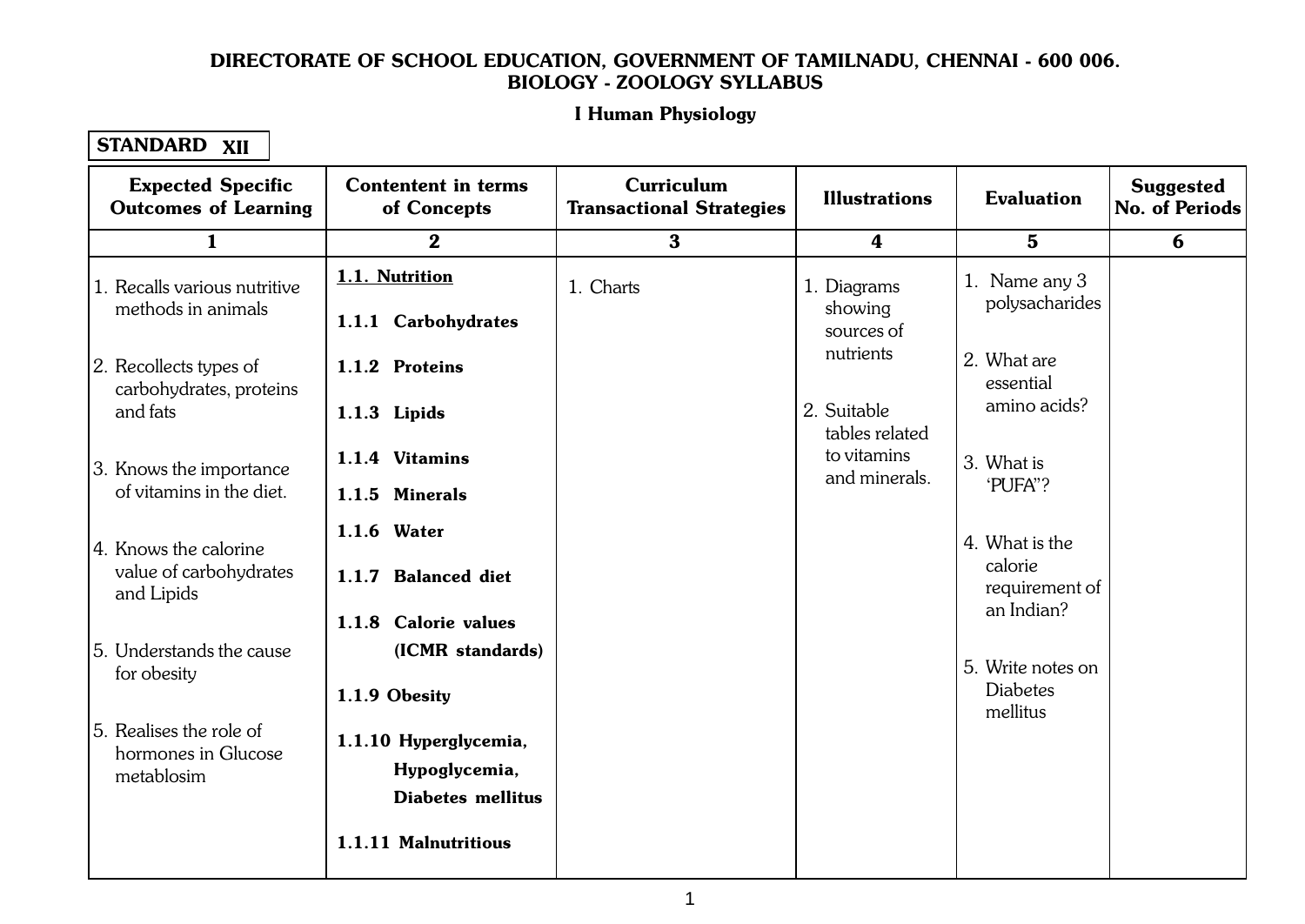#### Let Human Physiology 1.1. Cellular Level Organisation I Human Physiology

| <b>Expected Specific</b><br><b>Outcomes of Learning</b>                                  | <b>Contentent in terms</b><br>of Concepts                   | Curriculum<br><b>Transactional Strategies</b> | <b>Illustrations</b>                                 | <b>Evaluation</b>                                        | <b>Suggested</b><br>No. of Periods |
|------------------------------------------------------------------------------------------|-------------------------------------------------------------|-----------------------------------------------|------------------------------------------------------|----------------------------------------------------------|------------------------------------|
| 1                                                                                        | $\bf{2}$                                                    | $\bf{3}$                                      | 4                                                    | $5\phantom{.0}$                                          | 6                                  |
| 1. Recalls the importance<br>of oral hygiene                                             | 1.2.<br>Digestion -<br><b>Enzymes</b> and<br>enzyme action. | Using charts and diagrams                     | 1. Diagrams<br>showing<br>dental caries<br>and other | 1. Desribe the<br>process of<br>diagestion of<br>lipids. | 3 periods                          |
| 2. Understands the cause<br>for peptic ulcer.                                            | <b>Brief account of</b><br>following:                       |                                               | illnesses                                            | 2. Name the                                              |                                    |
| 3. Knows the causes for                                                                  | 1.2.1. Pyorrhoea                                            |                                               |                                                      | carbohydrate<br>digesting                                |                                    |
| liver damage                                                                             | 1.2.2. Dental caries -<br><b>Root</b> canal                 |                                               |                                                      | enzymes                                                  |                                    |
| 4. Recollects the processes<br>of digestion of<br>Carbohydrates,<br>Proteins and Lipids. | therapy<br>1.2.3. Peptic ulcer                              |                                               |                                                      | 3. What is root<br>canal<br>treatment?                   |                                    |
|                                                                                          | 1.2.4. Hernia<br>1.2.5. Appendicitis                        |                                               |                                                      | 4. What is viral<br>hepatitis?                           |                                    |
|                                                                                          | 1.2.6. Gall bladder<br>stone                                |                                               |                                                      | 5. What is<br>endoscopy?                                 |                                    |
|                                                                                          | 1.2.7. Liver cirrhosis                                      |                                               |                                                      |                                                          |                                    |
|                                                                                          | 1.2.8. Hepatitis                                            |                                               |                                                      |                                                          |                                    |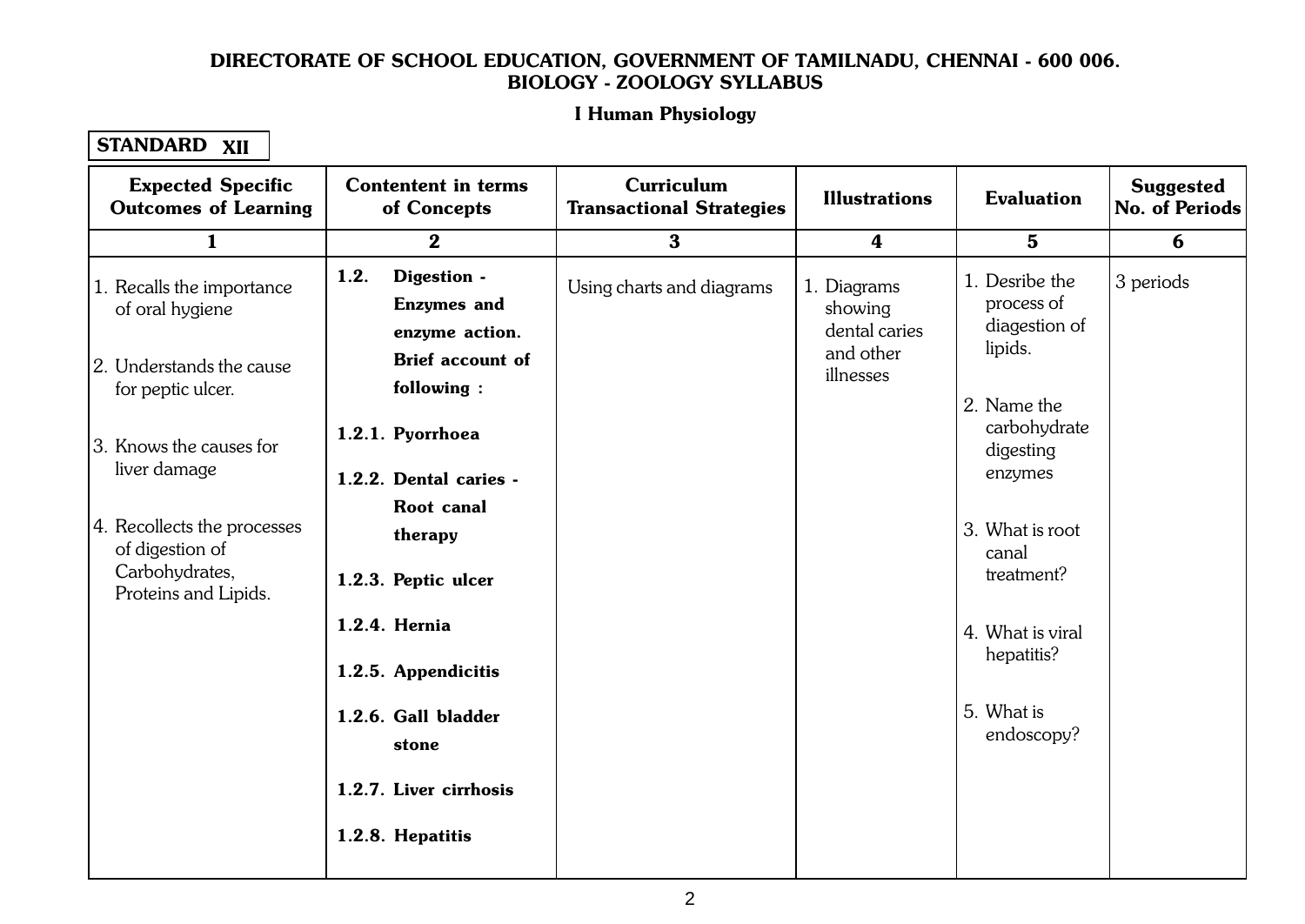#### Let Human Physiology 1.1. Cellular Level Organisation I Human Physiology

| <b>Expected Specific</b><br><b>Outcomes of Learning</b>   | <b>Contentent in terms</b><br>of Concepts                  | <b>Curriculum</b><br><b>Transactional Strategies</b> | <b>Illustrations</b>    | <b>Evaluation</b>                                         | <b>Suggested</b><br>No. of Periods |
|-----------------------------------------------------------|------------------------------------------------------------|------------------------------------------------------|-------------------------|-----------------------------------------------------------|------------------------------------|
| 1                                                         | $\bf{2}$                                                   | $\bf{3}$                                             | $\boldsymbol{4}$        | $5\phantom{.0}$                                           | 6                                  |
| 1. Recalls the importance<br>of oral hygiene              | 1.3.<br><b>Bones</b> and<br>Joints (Major<br><u>types)</u> | Using charts and diagrams                            | 1. Relevant<br>pictures | 1. Give an<br>account of<br>various types<br>of fractures | 2 periods                          |
| 2. Understands the cause<br>for peptic ulcer              | 1.3.1. Fractures                                           |                                                      |                         | 2. Differentiate                                          |                                    |
| 3. Knows the causes for<br>liver damage                   | 1.3.2. Dislocations                                        |                                                      |                         | Rickets and<br>Osteomalacia                               |                                    |
| 4. Recollect the processes                                | 1.3.3. Arthritis<br>1.3.4. Rickets and                     |                                                      |                         | 3. What is Gout?                                          |                                    |
| of digestion of<br>carbohydrates, proteins<br>and lipids. | osteomalasia                                               |                                                      |                         | 4. Mention the<br>various types                           |                                    |
|                                                           | 1.3.5. Orthopaedics<br>1.3.6. Gout                         |                                                      |                         | of bone joints<br>with suitable<br>examples.              |                                    |
|                                                           |                                                            |                                                      |                         | 5. What is<br>Orthopaedics?                               |                                    |
|                                                           |                                                            |                                                      |                         |                                                           |                                    |
|                                                           |                                                            |                                                      |                         |                                                           |                                    |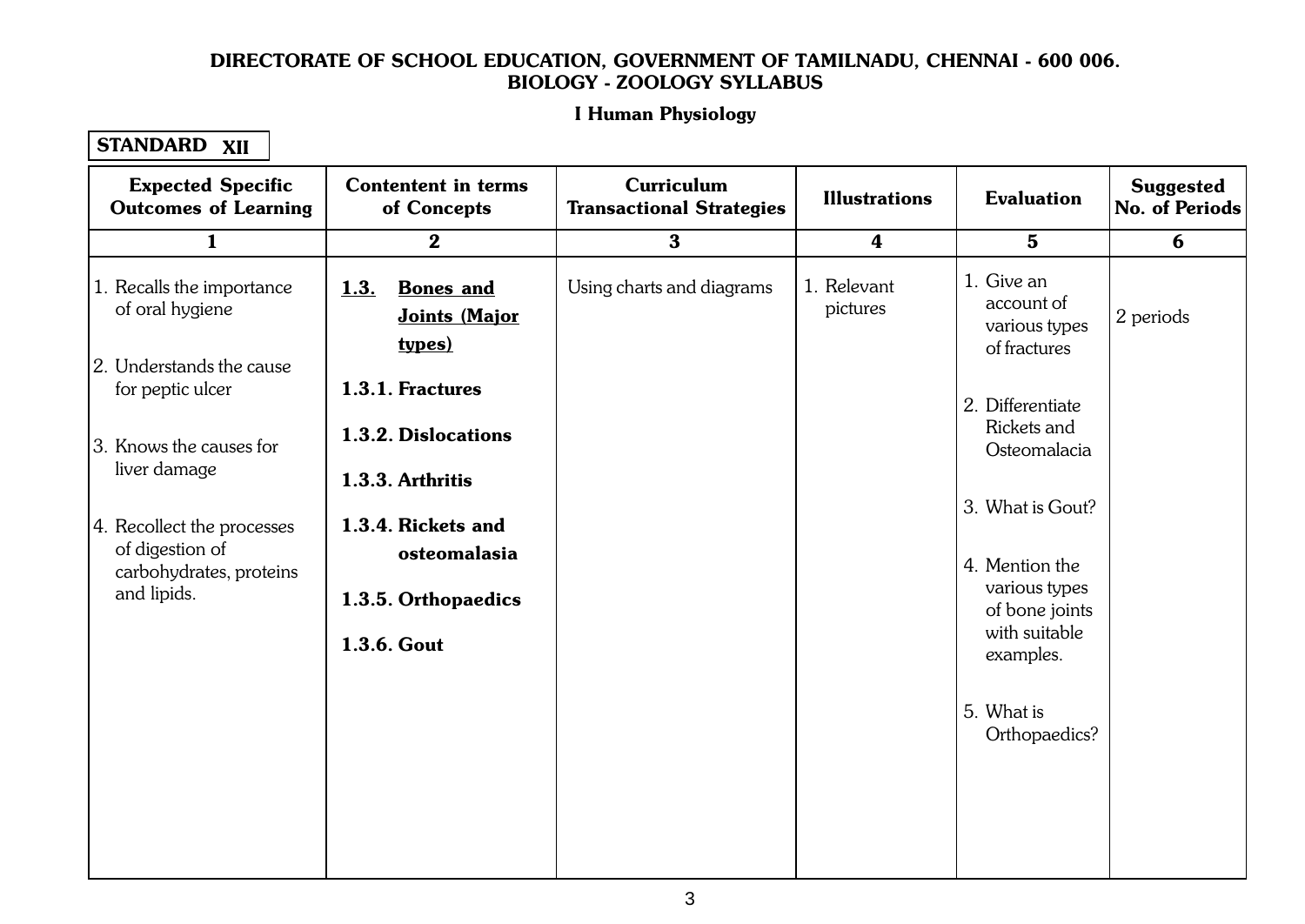#### Let Human Physiology 1.1. Cellular Level Organisation I Human Physiology

## STANDARD XII

| <b>Expected Specific</b><br><b>Outcomes of Learning</b>           | <b>Contentent in terms</b><br>of Concepts                       | Curriculum<br><b>Transactional Strategies</b> | <b>Illustrations</b>                   | <b>Evaluation</b>           | <b>Suggested</b><br><b>No. of Periods</b> |
|-------------------------------------------------------------------|-----------------------------------------------------------------|-----------------------------------------------|----------------------------------------|-----------------------------|-------------------------------------------|
| $\mathbf{1}$                                                      | $\mathbf{2}$                                                    | $\mathbf{3}$                                  | $\boldsymbol{4}$                       | $5\phantom{1}$              | 6                                         |
| 1. Recalls the mechanism<br>of muscle action                      | 1.4. Muscles<br>1.4.1. Muscle action                            | Charts                                        | Relevant<br>diagrams or<br>Photographs | 1. What is rigor<br>mortis? | 2 periods                                 |
| 2. What is the role actin<br>and myosin in muscle<br>contraction? | 1.4.2. Muscle tone,<br><b>Rigor mortis</b>                      |                                               |                                        | 2. What is<br>Myopathy?     |                                           |
| 3. Knows the importance<br>of physical exercise                   | 1.4.3. Muscle Pull<br>(Hernia)                                  |                                               |                                        |                             |                                           |
|                                                                   | 1.4.4. Isometric and<br>aerobic<br>exercises (Body<br>building) |                                               |                                        |                             |                                           |
|                                                                   | 1.4.5. Myasthenia<br>gravis                                     |                                               |                                        |                             |                                           |
|                                                                   |                                                                 |                                               |                                        |                             |                                           |

4 https://www.freshersnow.com/category/govt-boards/board-syllabus/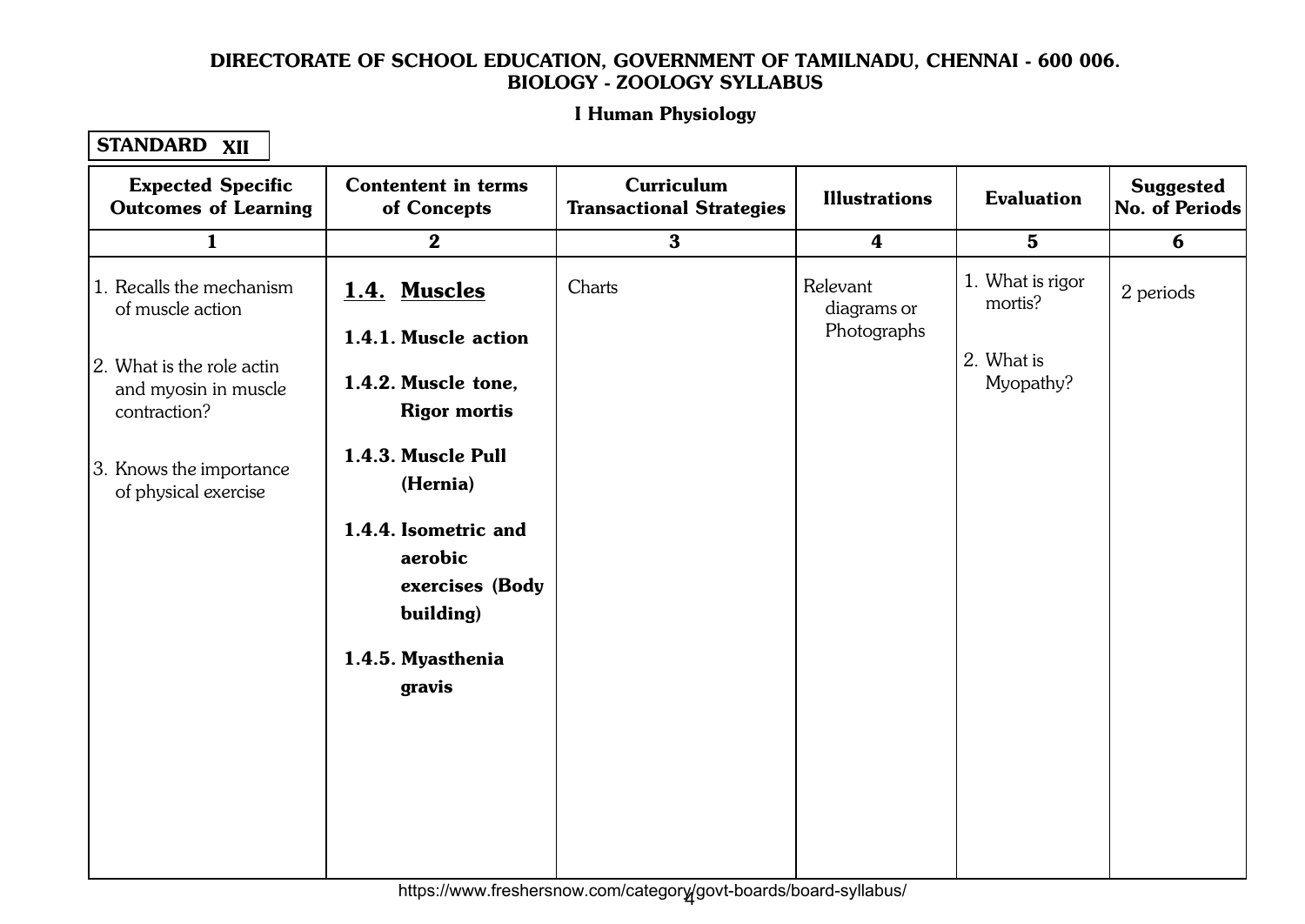#### Let Human Physiology 1.1. Cellular Level Organisation I Human Physiology

### STANDARD XII

### 1.5. Respiration

| <b>Expected Specific</b><br><b>Outcomes of Learning</b>                                                                                                                                                                              | <b>Contentent in terms</b><br>of Concepts                                                                                                                                                                                                                                                                                                                                | Curriculum<br><b>Transactional Strategies</b>                            | <b>Illustrations</b>                                       | <b>Evaluation</b>                                                                                                                                                                                                            | <b>Suggested</b><br><b>No. of Periods</b> |
|--------------------------------------------------------------------------------------------------------------------------------------------------------------------------------------------------------------------------------------|--------------------------------------------------------------------------------------------------------------------------------------------------------------------------------------------------------------------------------------------------------------------------------------------------------------------------------------------------------------------------|--------------------------------------------------------------------------|------------------------------------------------------------|------------------------------------------------------------------------------------------------------------------------------------------------------------------------------------------------------------------------------|-------------------------------------------|
| $\mathbf{1}$                                                                                                                                                                                                                         | $\bf{2}$                                                                                                                                                                                                                                                                                                                                                                 | $\mathbf{3}$                                                             | $\boldsymbol{4}$                                           | $5\phantom{1}$                                                                                                                                                                                                               | 6                                         |
| 1. Knows the mechanism<br>of pulmonary<br>respiration.<br>2. Becomes familiar with<br>alveolar structure and<br>exchange of gases.<br>3. Knows about nervous<br>control of respiration.<br>4. Understands the<br>importance of yoga. | 1.5. Respiration<br>1.5.1. Process of<br>pulmonary<br>respiration<br>1.5.2. Inspiration -<br><b>Expiration</b><br>1.5.3. Exchange of<br>gases at alveolar<br>level<br>1.5.4. Control of<br>respiration<br>1.5.5. Pneumonia<br>1.5.6. Pleurisy<br>1.5.7. Tuberculosis<br>1.5.8. Bronchitis<br>1.5.9. Beathing<br>exercises - Yoga,<br><b>Transcendental</b><br>meditation | 1. Bell-Jar and baloons<br>expt.<br>2. Practicing breathing<br>exercises | 1. Diagrams<br>showing<br>inspiration<br>and<br>expiration | 1. How does<br>exchange of<br>gases happen<br>at the alveolar<br>surface?<br>2. What is<br>pleurisy?<br>3. What is the<br>treatment for<br>Tuberculosis?<br>4. What is the<br>importance of<br>Transcendental<br>meditation? | 3 periods                                 |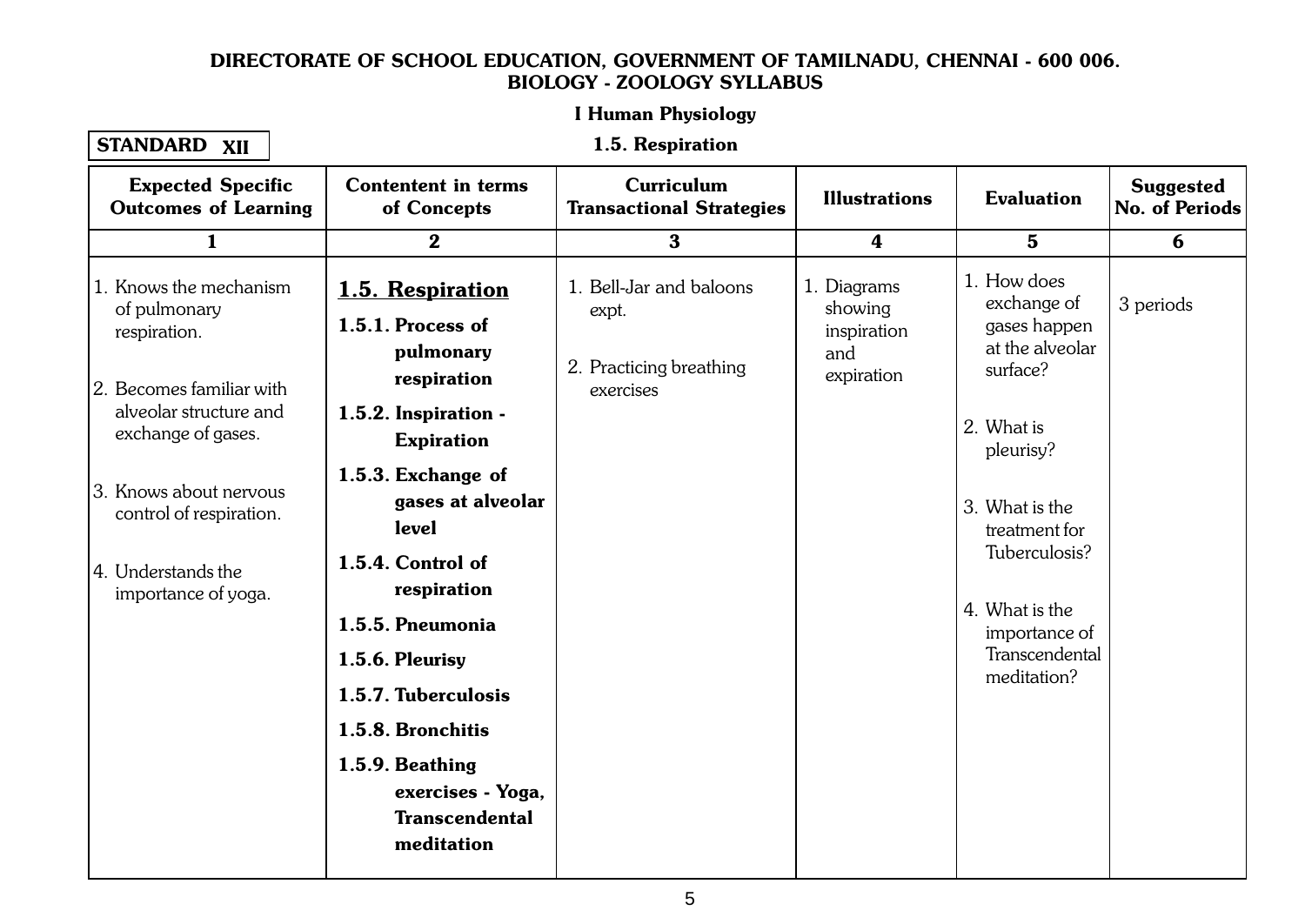### I Human Physiology 1.1. Cellular Level Organisation

## STANDARD XII

### 1.6. Circulation

| <b>Expected Specific</b><br><b>Outcomes of Learning</b>         | <b>Contentent in terms</b><br>of Concepts                                                                                                                                                                                                                                                                                                                      | Curriculum<br><b>Transactional Strategies</b> | <b>Illustrations</b>                            | <b>Evaluation</b>                          | <b>Suggested</b><br><b>No. of Periods</b> |
|-----------------------------------------------------------------|----------------------------------------------------------------------------------------------------------------------------------------------------------------------------------------------------------------------------------------------------------------------------------------------------------------------------------------------------------------|-----------------------------------------------|-------------------------------------------------|--------------------------------------------|-------------------------------------------|
| 1                                                               | $\bf{2}$                                                                                                                                                                                                                                                                                                                                                       | $\bf{3}$                                      | 4                                               | $5\phantom{.0}$                            | 6                                         |
| 1. Recalls the functioning<br>of human heart.                   | <b>Circulation</b><br>1.6.<br>1.6.1.<br>Functioning of heart<br>1.6.1.1. Origin and conduction of<br>heart beat. Artificial<br>pacemaker                                                                                                                                                                                                                       | Charts, Diagrams models,<br>Video clipping    | 1. Structure of<br>heart showing<br>SA node, AV | 1. What is an<br>artificial<br>pacemaker?  | 4 Periods                                 |
| 12. Understands the<br>importance of coronary<br>blood vessel   | 1.6.1.2. Coronary blood vessel and<br>its significance<br>1.6.1.3. Myocardial infarction,<br>Angina pectoris<br>1.6.1.4. Angiogram, angioplasty and<br>coronary bipass surgery                                                                                                                                                                                 |                                               | node and<br>bundle of his.<br>2. ECG            | 2. What is heart<br>attack?                |                                           |
| 3. Becomes familiar with<br>various types of heart<br>ailments. | 1.6.1.5. Atherosclerosis - Heart<br>attack.<br>1.6.1.6. Heart block<br>1.6.1.7. ECG and Echo cardiograph<br>1.6.1.8. Heart valves<br>1.6.1.9. Rheumatic Heart Disease<br>(RHD)                                                                                                                                                                                 |                                               |                                                 | 3. What is<br>myocardial<br>infarction?    |                                           |
| 4. Understands the<br>importance of blood<br>pressure.          | 1.6.1.10. ICCU<br>1.6.2.<br><b>Arterial and venous systems</b><br>1.6.2.1. Blood pressure<br>1.6.2.2. Pulse rate<br>1.6.2.3. Heart transplantation<br>1.6.2.4. Resuscitation in Heart<br>attack (First Aid)                                                                                                                                                    |                                               |                                                 | 4. Why is RHD<br>caused?<br>5. What is the |                                           |
| 5. Knows the mechanism<br>of blood clotting.                    | 1.6.2.5. Blood components -<br><b>Functions</b><br>1.6.2.6. Plasma<br>1.6.2.7. Corpuscles<br>1.6.2.8. Blood clotting -<br><b>Anticoagulants - Thrombosis</b><br>1.6.2.9. Embolism<br>1.6.2.10. Blood related diseases like<br>Polycythemia Leukemia,<br>Anaemia etc.<br>1.6.2.11. Blood donation, Blood banks<br>1.6.2.12. Lymph fluid - Physiological<br>role |                                               |                                                 | role of lymph?                             |                                           |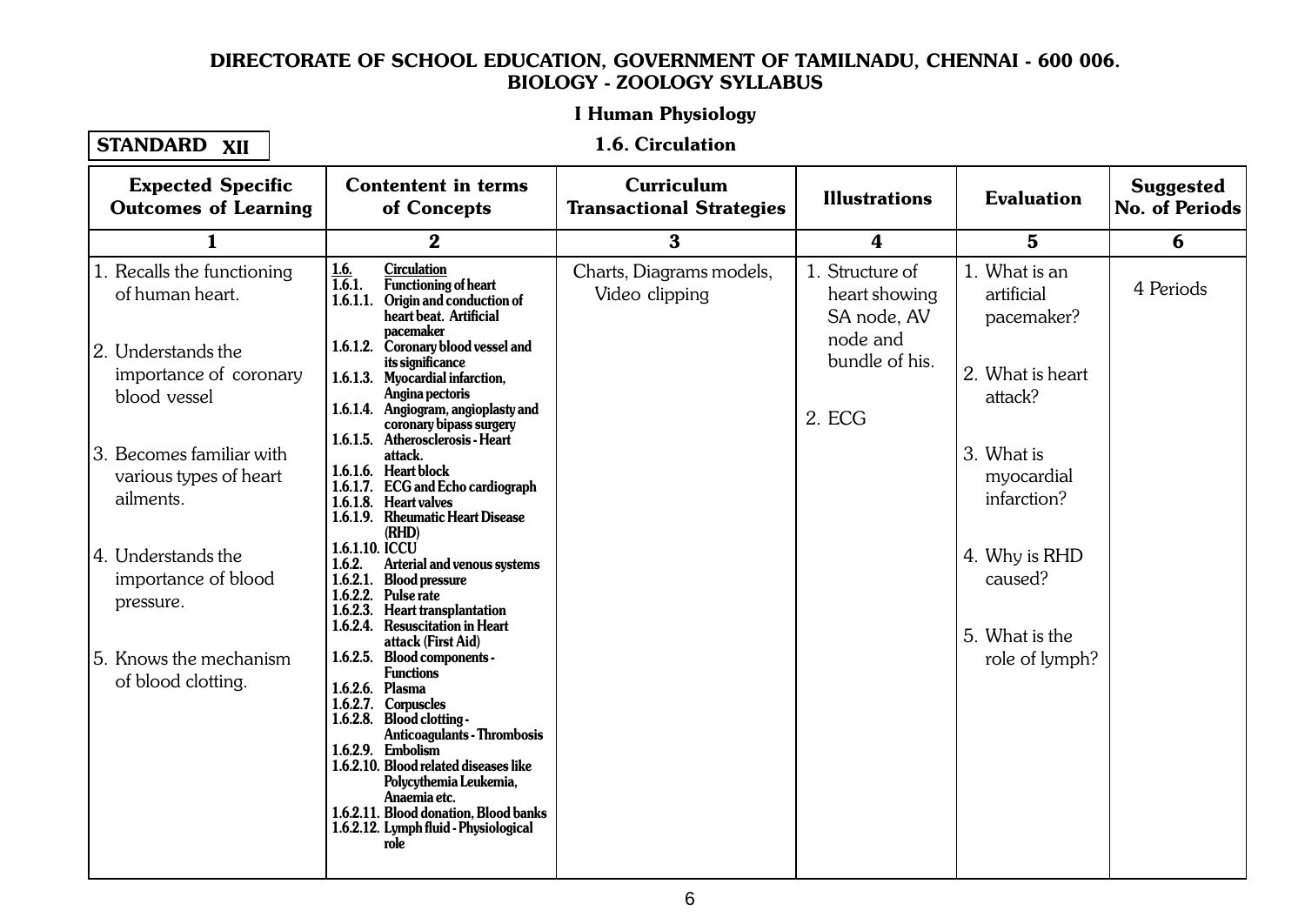#### Let Human Physiology 1.1. Cellular Level Organisation I Human Physiology

| <b>Expected Specific</b><br><b>Outcomes of Learning</b>                                                                                                                      | <b>Contentent in terms</b><br>of Concepts                                                                                                                                                                                                                                                                                                                                                                                                                                                                                                                                                                                                                                                                                                                                                                                                                                                                                                                                  | Curriculum<br><b>Transactional Strategies</b>      | <b>Illustrations</b>                                                   | <b>Evaluation</b>                                                                                                                                                                                                                         | <b>Suggested</b><br><b>No. of Periods</b> |
|------------------------------------------------------------------------------------------------------------------------------------------------------------------------------|----------------------------------------------------------------------------------------------------------------------------------------------------------------------------------------------------------------------------------------------------------------------------------------------------------------------------------------------------------------------------------------------------------------------------------------------------------------------------------------------------------------------------------------------------------------------------------------------------------------------------------------------------------------------------------------------------------------------------------------------------------------------------------------------------------------------------------------------------------------------------------------------------------------------------------------------------------------------------|----------------------------------------------------|------------------------------------------------------------------------|-------------------------------------------------------------------------------------------------------------------------------------------------------------------------------------------------------------------------------------------|-------------------------------------------|
| $\mathbf{1}$                                                                                                                                                                 | $\bf{2}$                                                                                                                                                                                                                                                                                                                                                                                                                                                                                                                                                                                                                                                                                                                                                                                                                                                                                                                                                                   | $\bf{3}$                                           | 4                                                                      | $\mathbf 5$                                                                                                                                                                                                                               | 6                                         |
| 1. Recalls the functions of<br>various regions of the<br>brain.<br>2. Understands<br>conditioned reflex<br>3. Becomes familiar with<br>hormones and their<br>mode of action. | <b>Co-ordinating Systems</b><br><u>1.7.</u><br>1.7.1.<br><b>Brain-Functioning of</b><br>different regions<br>1.7.1.1.<br><b>Memory</b><br>1.7.1.2.<br><b>Sleep</b><br>1.7.1.3.<br><b>Stroke</b><br>Alzhemier's disease<br>1.7.1.4.<br>1.7.1.5.<br>Meningitis / Brain fever<br>1.7.1.6.<br><b>Conditioned reflex</b><br>1.7.1.7.<br>Electro encephalography<br>1.7.1.8.<br>Right brain - left brain<br>concept<br>1.7.2.<br><b>Spinal cord - Functioning</b><br>1.7.2.1.<br><b>Reflex action</b><br><b>CSF</b><br>1.7.2.2.<br>1.7.3.<br><b>Chemical co-ordination</b><br><b>Pituitary (Hormones of</b><br>1.7.3.1.<br>Adenohypophysis<br>Neurohypophysis and their<br>regulations)<br>1.7.3.2.<br>Thyroid, Parathyroidal<br>hormones<br><b>Insulin and Glucagan</b><br>1.7.3.3.<br><b>Hormones of Adrenal cortex</b><br>1.7.3.4.<br>and Medulla<br><b>Reproductive Hormones</b><br>1.7.3.5.<br>1.7.3.6.<br>Problems related to<br>Secretion - Non Secretion of<br>Hormones. | Charts, Diagrams,<br>Pictures,<br>Video clippings. | 1. Suitable<br>diagrams.<br>2. Flow charts<br>for hormonal<br>actions. | 1. What is the<br>role of<br>medulla<br>oblongata.<br>2. What is the<br>role of CSF?<br>3. Mention the<br>names of<br>Reproductive<br>hormones and<br>their<br>functiions.<br>4. Mention the<br>importance of<br>Insulin and<br>Glucagon. | 5 Periods                                 |
|                                                                                                                                                                              |                                                                                                                                                                                                                                                                                                                                                                                                                                                                                                                                                                                                                                                                                                                                                                                                                                                                                                                                                                            |                                                    |                                                                        |                                                                                                                                                                                                                                           |                                           |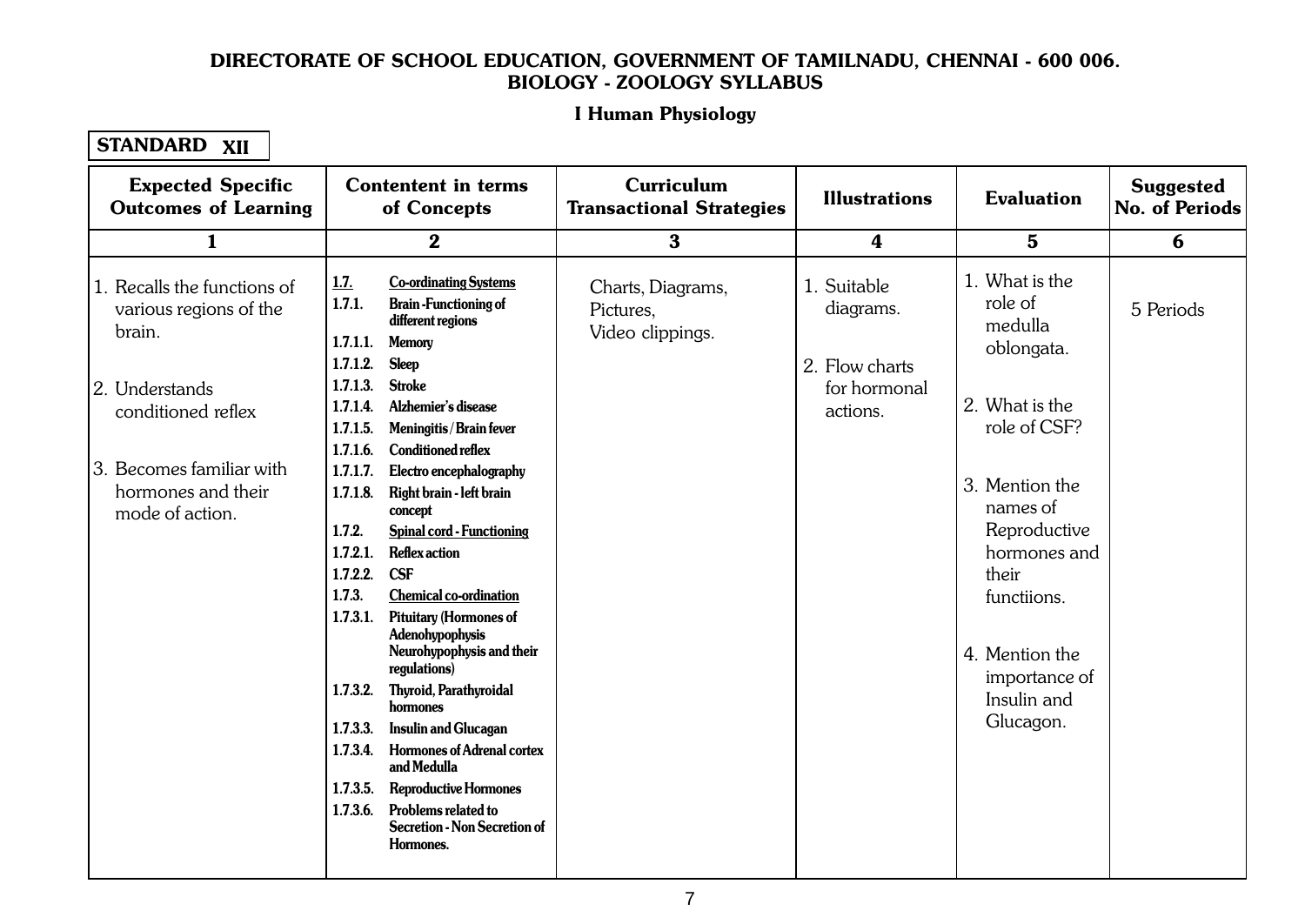### I Human Physiology 1.1. Cellular Level Organisation

## STANDARD XII

### 1.8. Receptor Organs

| <b>Expected Specific</b><br><b>Outcomes of Learning</b>     |                                              | <b>Contentent in terms</b><br>of Concepts                                                             | Curriculum<br><b>Transactional Strategies</b>       | <b>Illustrations</b>    | <b>Evaluation</b>                             | <b>Suggested</b><br>No. of Periods |
|-------------------------------------------------------------|----------------------------------------------|-------------------------------------------------------------------------------------------------------|-----------------------------------------------------|-------------------------|-----------------------------------------------|------------------------------------|
| 1                                                           |                                              | $\bf{2}$                                                                                              | $\bf{3}$                                            | 4                       | $5\phantom{1}$                                | 6                                  |
| 1. Recalls the functioning<br>of Eye and Ear                | <u>1.8.</u><br>1.8.1.<br>1.8.1.1.            | <b>Receptor Organs</b><br><b>EYE</b><br><b>Focussing Mechanism &amp;</b><br>Photo chemistry of retina | Charts, Diagrams,<br>Models and<br>Video clippings. | Appropriate<br>diagrams | 1. How do we<br>feel what we<br>see?          | 5 periods                          |
| 2. Becomes familiar with<br>eye ailments.                   | 1.8.1.2.<br>1.8.1.3.<br>1.8.1.4.             | <b>Short sightedness - Long</b><br>sightedness<br>Optometry<br>Retinopathy                            |                                                     |                         | 2. What is<br>Optometry?                      |                                    |
| 3. Knows the causes for<br>hearing impairments              | 1.8.1.5.<br>1.8.1.6.<br>1.8.1.7.<br>1.8.1.8. | Cataract<br>Lens replacement<br>Nyctalopia<br>Eye infections                                          |                                                     |                         | 3. What are<br>types of the<br>hearing aids   |                                    |
| 4. Knows the effects of<br>solar radiations on the<br>skin. | 1.8.1.9.<br>1.8.1.10. Eye care<br>1.8.2.     | Conjunctivitis/Glaucoma<br><b>EAR</b>                                                                 |                                                     |                         | available?                                    |                                    |
|                                                             | 1.8.2.1.<br>1.8.2.2.                         | Hearing mechanism - Organ<br>of corti<br><b>Hearing impairments and</b>                               |                                                     |                         | 4. How should<br>we take care<br>of our eyes? |                                    |
|                                                             | 1.8.2.3.                                     | aids<br>Noise pollution and its<br>importance                                                         |                                                     |                         |                                               |                                    |
|                                                             | 1.8.3.<br>1.8.3.1.                           | <b>SKIN</b><br><b>Melanin - Functions</b>                                                             |                                                     |                         |                                               |                                    |
|                                                             | 1.8.3.2.<br>1.8.3.3.<br>1.8.3.4.             | Effect of solar radiations/<br>UV<br><b>Skin Grafting</b><br><b>Dermatitis</b>                        |                                                     |                         |                                               |                                    |
|                                                             | 1.8.4.<br>1.8.4.1.                           | <b>TONGUE</b><br><b>Gustatory reception</b>                                                           |                                                     |                         |                                               |                                    |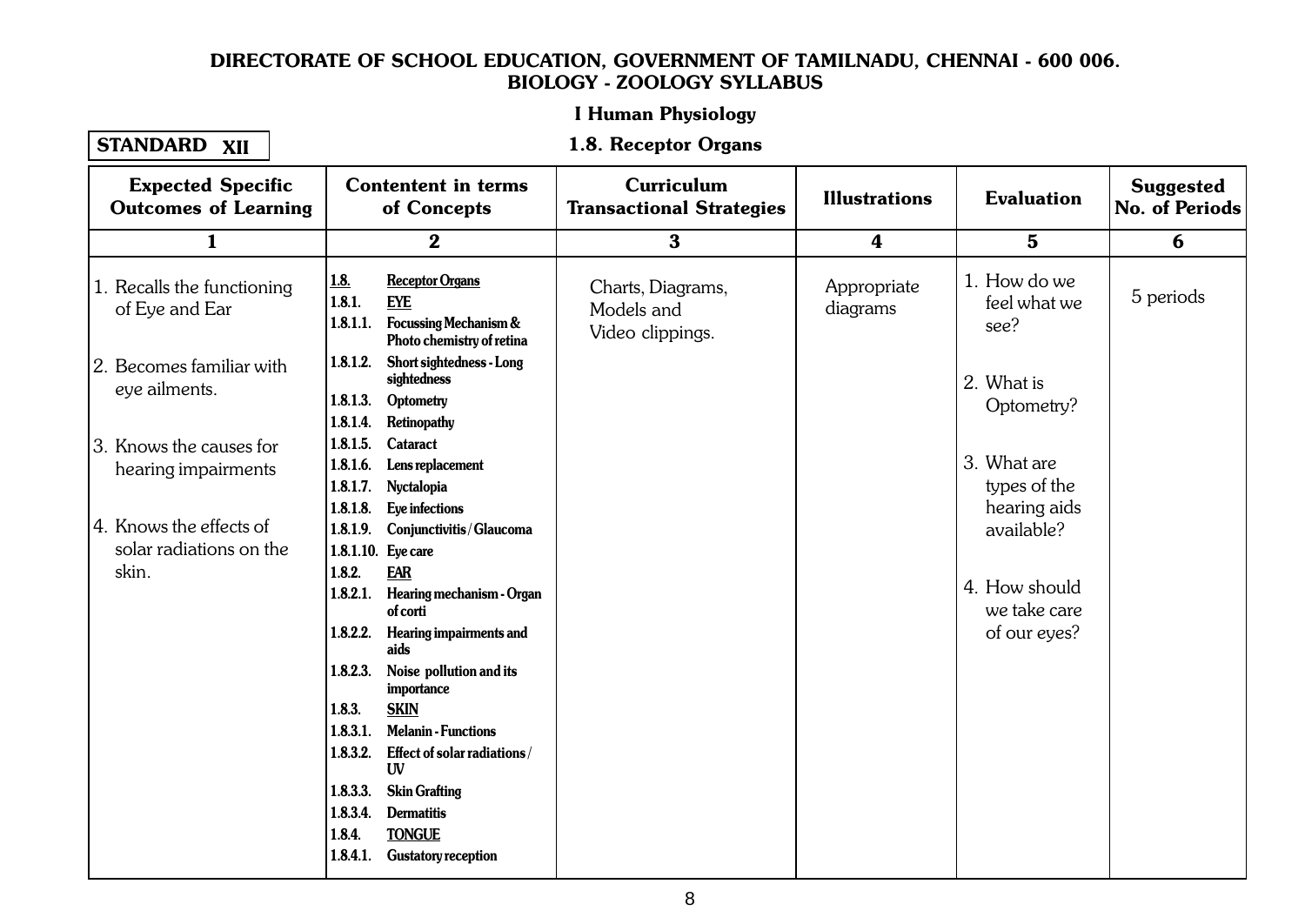#### Let Human Physiology I Human Physiology

| <b>STANDARD</b> | <b>XII</b> |
|-----------------|------------|
|-----------------|------------|

1.1. Cellular Level Organisation 1.9. Excretion

| <b>Expected Specific</b><br><b>Outcomes of Learning</b>                                                                                                                   | <b>Contentent in terms</b><br>of Concepts                                                                                                                                                                                                                                                                                     | Curriculum<br><b>Transactional Strategies</b> | <b>Illustrations</b>                                                       | <b>Evaluation</b>                                                                                                                                                                                                                                                  | <b>Suggested</b><br>No. of Periods |
|---------------------------------------------------------------------------------------------------------------------------------------------------------------------------|-------------------------------------------------------------------------------------------------------------------------------------------------------------------------------------------------------------------------------------------------------------------------------------------------------------------------------|-----------------------------------------------|----------------------------------------------------------------------------|--------------------------------------------------------------------------------------------------------------------------------------------------------------------------------------------------------------------------------------------------------------------|------------------------------------|
| $\mathbf{1}$                                                                                                                                                              | $\boldsymbol{2}$                                                                                                                                                                                                                                                                                                              | $\mathbf{3}$                                  | $\overline{\mathbf{4}}$                                                    | $5\phantom{1}$                                                                                                                                                                                                                                                     | 6                                  |
| 1. Knows the process of<br>synthesis of urea.<br>2. Recalls the functioning<br>of Nephrons<br>3. Knows the influence of<br>diabetes mellitus on the<br>kidney functioning | 1.9. Excretion<br>1.9.1. Ureotelism - Urea<br><b>Biosynthesis</b><br>(Orninthine<br>Cycle)<br>1.9.2. Nephron<br>ultrafiltration,<br>tubular<br>reabsorption and<br>tubular secretion<br>1.9.3. Renal failure -<br><b>Dialysis - Kidney</b><br>stone - formation<br>1.9.4. Kidney<br><b>Transplantation</b><br>1.9.5. Diabetes | Charts, Diagrams and<br>Models.               | Diagram<br>showing<br>filtration and<br>reabsorption<br>by the<br>nephrons | 1. Mention the<br>quantities of<br>substances<br>filtered.<br>reabsorbed<br>and secreted<br>through<br>Nephrons.<br>2. What are the<br>types of<br>Dialysis?<br>3. What is<br>dialysis?<br>4. What are the<br>problems<br>related to<br>kidney<br>transplantation? | 3 periods                          |
|                                                                                                                                                                           |                                                                                                                                                                                                                                                                                                                               |                                               |                                                                            |                                                                                                                                                                                                                                                                    |                                    |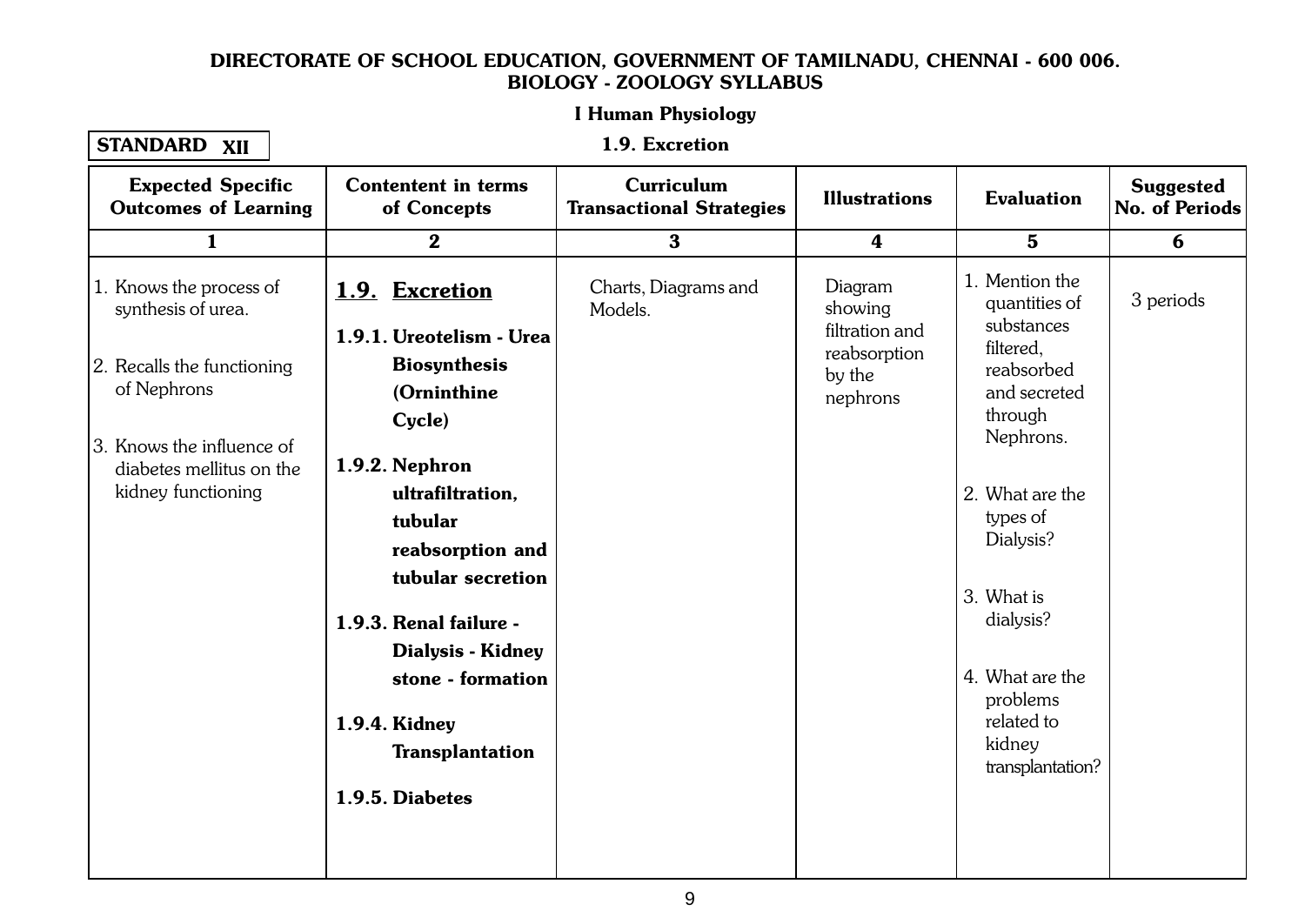#### Let Human Physiology 1.1. Cellular Level Organisation I Human Physiology

| <b>Expected Specific</b><br><b>Outcomes of Learning</b>              | <b>Contentent in terms</b><br>of Concepts                                            | <b>Curriculum</b><br><b>Transactional Strategies</b> | <b>Illustrations</b>                               | <b>Evaluation</b>             | <b>Suggested</b><br><b>No. of Periods</b> |
|----------------------------------------------------------------------|--------------------------------------------------------------------------------------|------------------------------------------------------|----------------------------------------------------|-------------------------------|-------------------------------------------|
| $\mathbf{1}$                                                         | $\mathbf{2}$                                                                         | $\mathbf{3}$                                         | $\boldsymbol{4}$                                   | $5\phantom{1}$                | 6                                         |
| 1. Recalls the stages of<br>spermatogenesis and<br>Oogenesis         | 1.10.<br>Reproductive<br>system                                                      | Charts and Diagrams                                  | Diagrams<br>showing<br>invitro                     | 1. What is sex<br>hygiene?    | 2 periods                                 |
| 2. Understands the<br>methods and<br>importance of birth<br>control. | 1.10.1. Brief account of<br>spermatogenesis<br>Oogenesis -<br><b>Menstrual cycle</b> |                                                      | fertilisation<br>2. Describe<br>menstrual<br>cycle | 3. Write an essay<br>on AIDS. |                                           |
| 3. Knows all about the<br>sexually transmitted<br>diseases.          | 1.10.2. Invitro<br>fertilization<br>1.10.3. Birth control                            |                                                      |                                                    |                               |                                           |
|                                                                      | 1.10.4. Sexually<br><b>Transmitted</b><br>Diseases (STD),<br><b>AIDS</b>             |                                                      |                                                    |                               |                                           |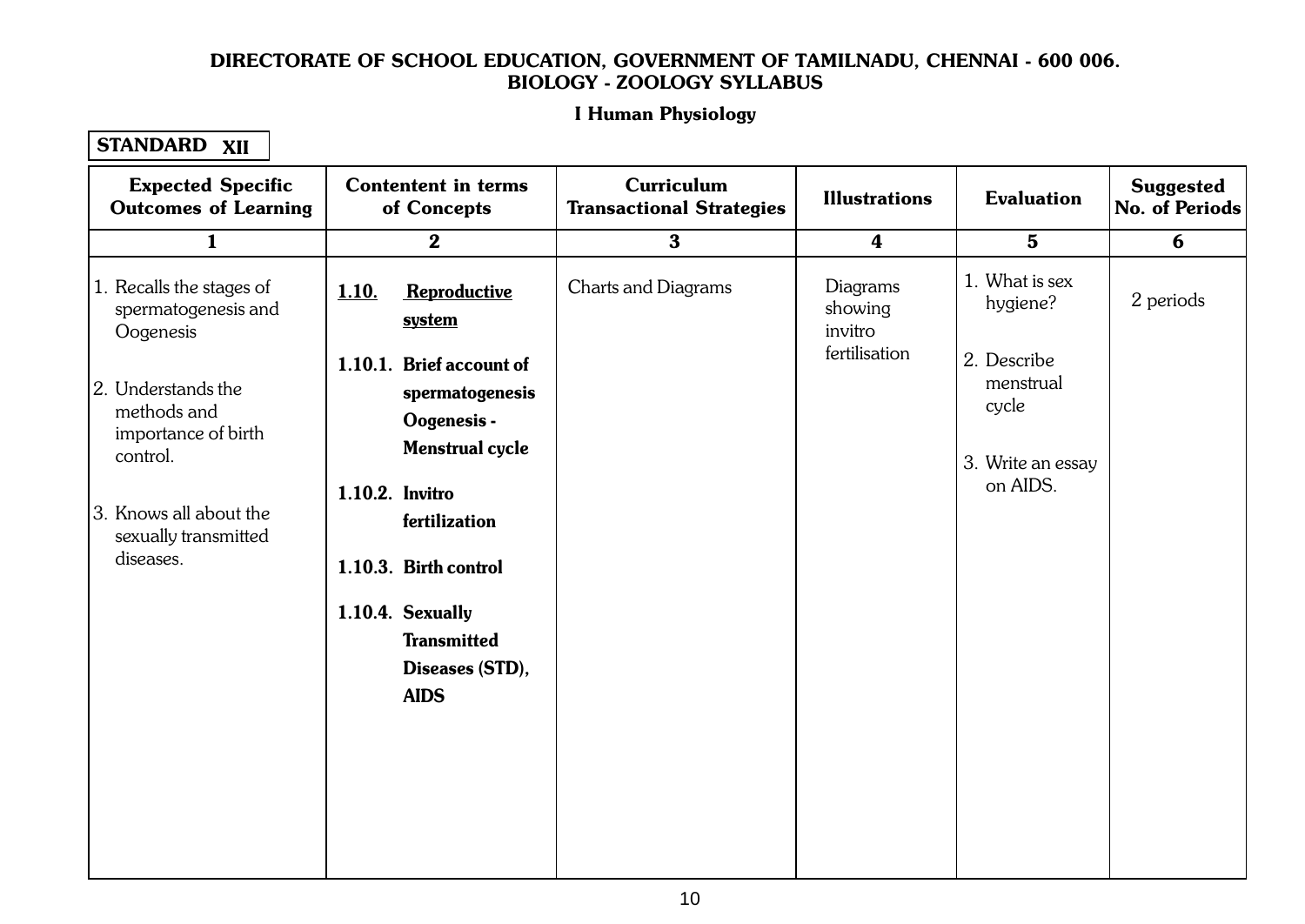#### II. Microbiology  $1.11111100$ II- Microbiology

| <b>Expected Specific</b><br><b>Outcomes of Learning</b>                     | <b>Contentent in terms</b><br>of Concepts                                                                                               | Curriculum<br><b>Transactional Strategies</b> | <b>Illustrations</b>    | <b>Evaluation</b>                                                            | <b>Suggested</b><br>No. of Periods |
|-----------------------------------------------------------------------------|-----------------------------------------------------------------------------------------------------------------------------------------|-----------------------------------------------|-------------------------|------------------------------------------------------------------------------|------------------------------------|
| $\mathbf{1}$                                                                | $\bf{2}$                                                                                                                                | $\bf{3}$                                      | $\overline{\mathbf{4}}$ | $\bf{5}$                                                                     | 6                                  |
| Becomes familiar with<br>the pioneering works<br>on medical<br>microbilogy. | 2.1.<br><b>Introduction</b><br>2.2.<br><b>History of</b><br><b>Medical</b><br>Microbiology<br>2.3.<br>The Influence of<br>Pasteur, Koch | Charts, Diagrams,<br>Paper clippings          | Relevant<br>diagrams.   | 1. What was the<br>contribution of<br>Koch and<br>Lister to<br>Microbiology? | 6 periods                          |
| 2. Knows all about Louis<br>Pasteur                                         | and Lister<br>2.4.<br>Virology -<br>Structure,<br>Genetics,                                                                             |                                               |                         | 2. Give an<br>account of<br>diseases                                         |                                    |
| 3. Understands the<br>importance of the study<br>of virolgy                 | <b>Culture and</b><br>diseases<br>2.5.<br><b>AIDS</b> and its<br>control                                                                |                                               |                         | caused by<br>micro-<br>organisms.                                            |                                    |
| 4. Knows all about<br>diseases and micro-                                   | 2.6.<br><b>Bacteriology -</b><br>Structure,<br><b>Genetics and</b><br>diseases.                                                         |                                               |                         | 3. What is<br>disease                                                        |                                    |
| organisms                                                                   | 2.7.<br>Protozoan<br>microbiology -<br><b>Disease related</b>                                                                           |                                               |                         | resistance?                                                                  |                                    |
|                                                                             | 2.8.<br><b>Larval</b><br>microbiology -<br><b>Disease oriented</b>                                                                      |                                               |                         |                                                                              |                                    |
|                                                                             | 2.9.<br><b>Pathogenecity of</b><br>Micro -<br>organism                                                                                  |                                               |                         |                                                                              |                                    |
|                                                                             | 2.10. Anti microbial<br>resistance<br>2.11. Chemotherapy                                                                                |                                               |                         |                                                                              |                                    |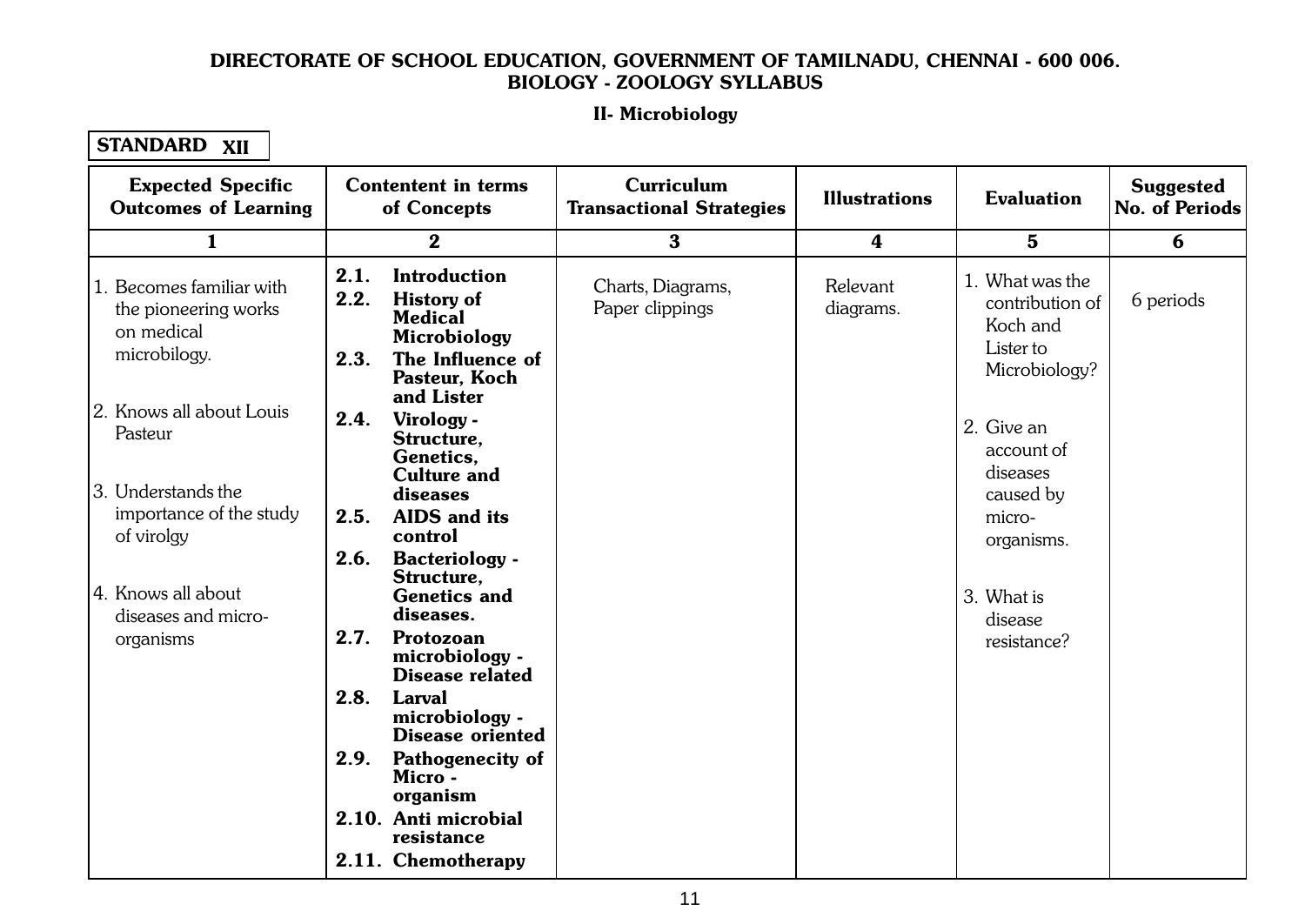#### III Immunologu 1.1. Cellular Level Organisation of the contract of the contract of the contract of the contract of the contract of the contract of the contract of the contract of the contract of the contract of the contract of the contra III Immunology

## STANDARD XII

3.1. Immunity

| <b>Expected Specific</b><br><b>Outcomes of Learning</b> | <b>Contentent in terms</b><br>of Concepts                | <b>Curriculum</b><br><b>Transactional Strategies</b> | <b>Illustrations</b>    | <b>Evaluation</b>                                       | <b>Suggested</b><br>No. of Periods |
|---------------------------------------------------------|----------------------------------------------------------|------------------------------------------------------|-------------------------|---------------------------------------------------------|------------------------------------|
| $\mathbf{1}$                                            | $\boldsymbol{2}$                                         | $\mathbf{3}$                                         | $\overline{\mathbf{4}}$ | $5\phantom{.}$                                          | 6                                  |
| 1. Become familiar with<br>immune systems.              | 3.1. Immunity                                            |                                                      | Appropriate<br>diagrams | 1. Define<br>immunity.                                  | 2 periods                          |
| 2. Knows about natural<br>immunity.                     | 3.1.1. Immune system<br><b>3.1.2. Innate</b><br>immunity |                                                      |                         | 2. Differentiate<br>innate and<br>acquired<br>immunity. |                                    |
| 3. Understands acquired<br>immunity.                    | 3.1.3. Acquired<br>immunity -<br><b>Humoral</b>          |                                                      |                         |                                                         |                                    |
|                                                         |                                                          |                                                      |                         |                                                         |                                    |
|                                                         |                                                          |                                                      |                         |                                                         |                                    |
|                                                         |                                                          |                                                      |                         |                                                         |                                    |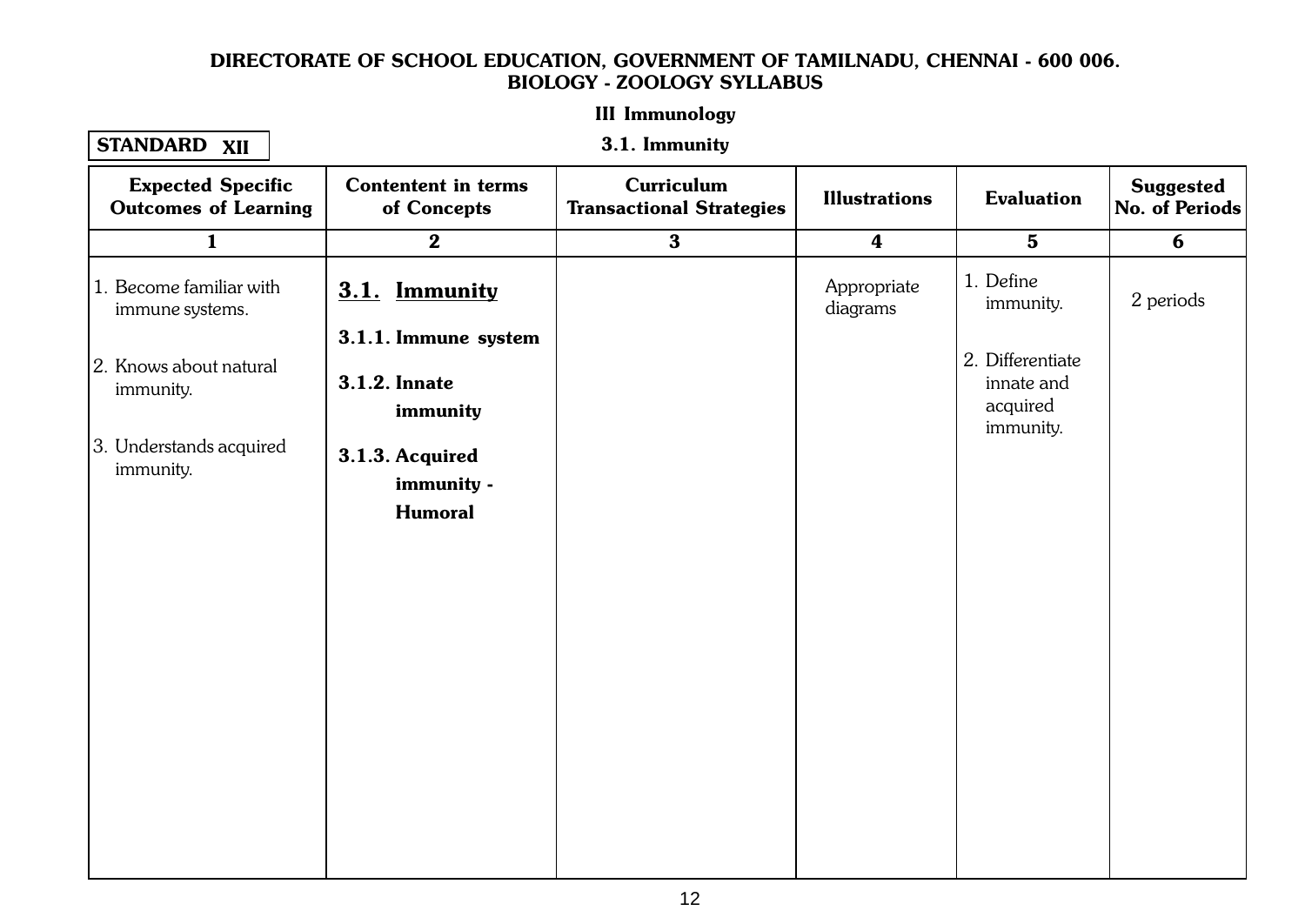# III Immunology

## STANDARD XII

#### 1.1. Cellular Level Organisation of the contract of the contract of the contract of the contract of the contract of the contract of the contract of the contract of the contract of the contract of the contract of the contra 3.2. Innate imunity

| <b>Expected Specific</b><br><b>Outcomes of Learning</b>               | <b>Contentent in terms</b><br>of Concepts                  | <b>Curriculum</b><br><b>Transactional Strategies</b> | <b>Illustrations</b> | <b>Evaluation</b>                                 | <b>Suggested</b><br>No. of Periods |
|-----------------------------------------------------------------------|------------------------------------------------------------|------------------------------------------------------|----------------------|---------------------------------------------------|------------------------------------|
| $\mathbf{1}$                                                          | $\mathbf{2}$                                               | $\mathbf{3}$                                         | $\boldsymbol{4}$     | $5\phantom{.}$                                    | 6                                  |
| 1. Understands the<br>importance of<br>Lymphiod cells in<br>immunity. | <b>3.2. Innate</b><br>immunity                             | Charts, Diagrams                                     | Relevant<br>diagrams | 1. What are<br>mono nuclear<br>phagocytes?        | 3 periods                          |
| 2. Knows about<br>immunoglobulins                                     | 3.2.1. Lymphoid cells<br>3.2.2. Mono nuclear<br>phagocytes |                                                      |                      | 2. What are<br>cytokines?                         |                                    |
| 3. Realises the role of<br>phagocytes.                                | 3.2.3. Poly morpho<br>nuclear phagocytes                   |                                                      |                      | 3. Explain<br>Antigen -<br>antibody<br>reactions. |                                    |
|                                                                       | 3.2.4. Cytokines                                           |                                                      |                      |                                                   |                                    |
|                                                                       | 3.2.5. Structure of<br>Antibody (Ig)                       |                                                      |                      |                                                   |                                    |
|                                                                       | 3.2.6. Antigen - antibody<br>reactions                     |                                                      |                      |                                                   |                                    |
|                                                                       |                                                            |                                                      |                      |                                                   |                                    |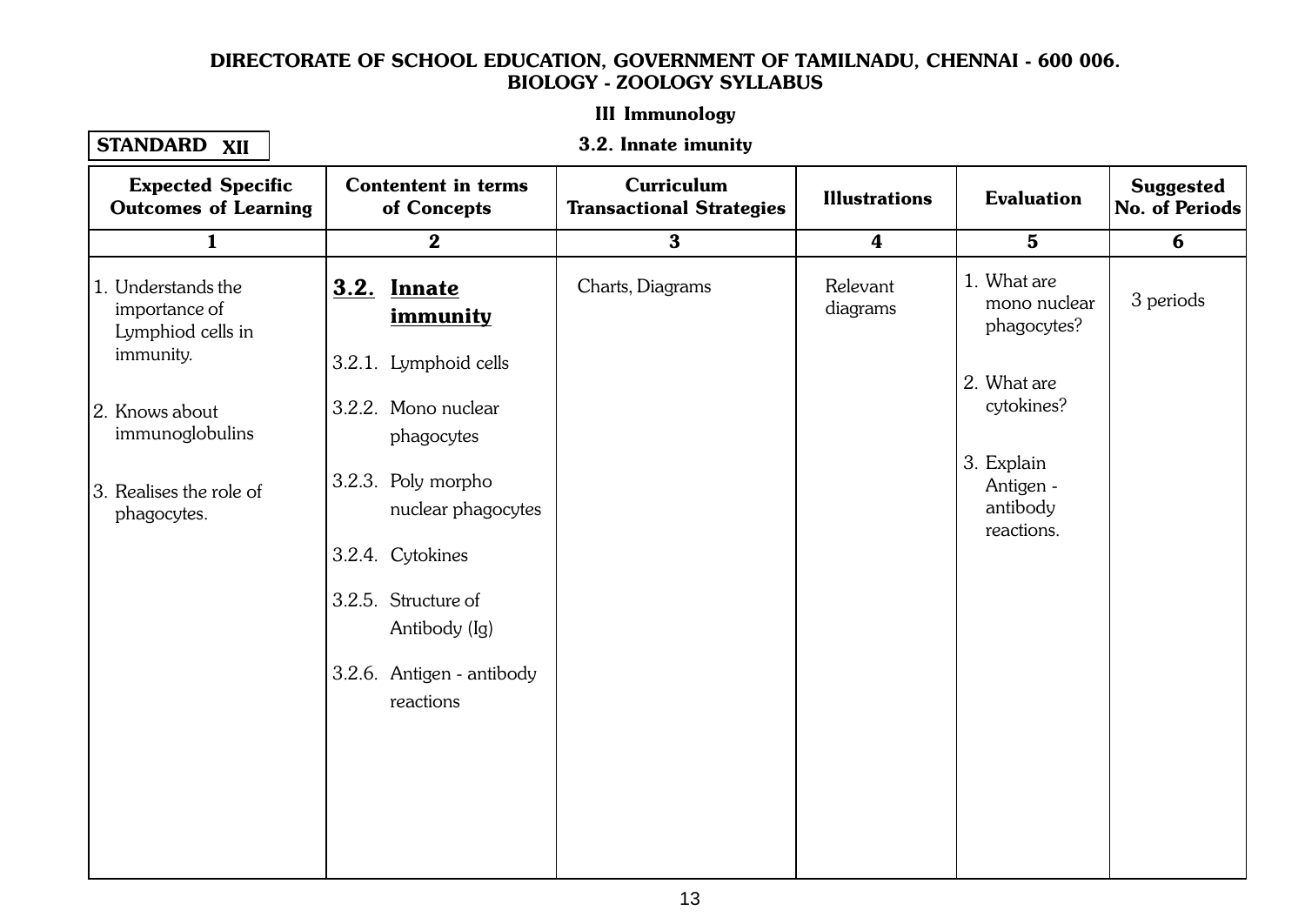# III Immunology

### STANDARD XII

#### 1.1. Cellular Level Organisation of the Contract Organisation of the Contract Organisation of the Contract Org<br>The Contract Organisation of the Contract Organisation of the Contract Organisation of the Contract Organisatio 3.3. Acquired immunity, 3.4 Infections and immunity

| <b>Expected Specific</b><br><b>Outcomes of Learning</b> | <b>Contentent in terms</b><br>of Concepts     | Curriculum<br><b>Transactional Strategies</b> | <b>Illustrations</b> | <b>Evaluation</b>                             | <b>Suggested</b><br>No. of Periods |
|---------------------------------------------------------|-----------------------------------------------|-----------------------------------------------|----------------------|-----------------------------------------------|------------------------------------|
| $\mathbf{1}$                                            | $\boldsymbol{2}$                              | $\mathbf{3}$                                  | $\boldsymbol{4}$     | $5\phantom{.}$                                | 6                                  |
| 1. Recalls types of<br>acquired immunity                | 3.3. Acquired<br>immunity                     | <b>Charts and Diagrams</b>                    | Relevant<br>diagrams | 1. Describe the<br>process of<br>developement | 3 periods                          |
| 2. Knows the role of<br>monoclonal antibodies.          | 3.3.1. Development of<br>immune system        |                                               |                      | of immunity?<br>2. What is                    |                                    |
| 3. Understands the<br>process of infection.             | 3.3.2. T-cell activation<br>3.3.3. Monoclonal |                                               |                      | cytotoxicity?                                 |                                    |
|                                                         | antibodies<br>3.3.4. Cytotoxicity             |                                               |                      |                                               |                                    |
|                                                         | 3.4. Infections and<br><u>Immunity</u>        |                                               |                      |                                               |                                    |
|                                                         |                                               |                                               |                      |                                               |                                    |
|                                                         |                                               |                                               |                      |                                               |                                    |
|                                                         |                                               |                                               |                      |                                               |                                    |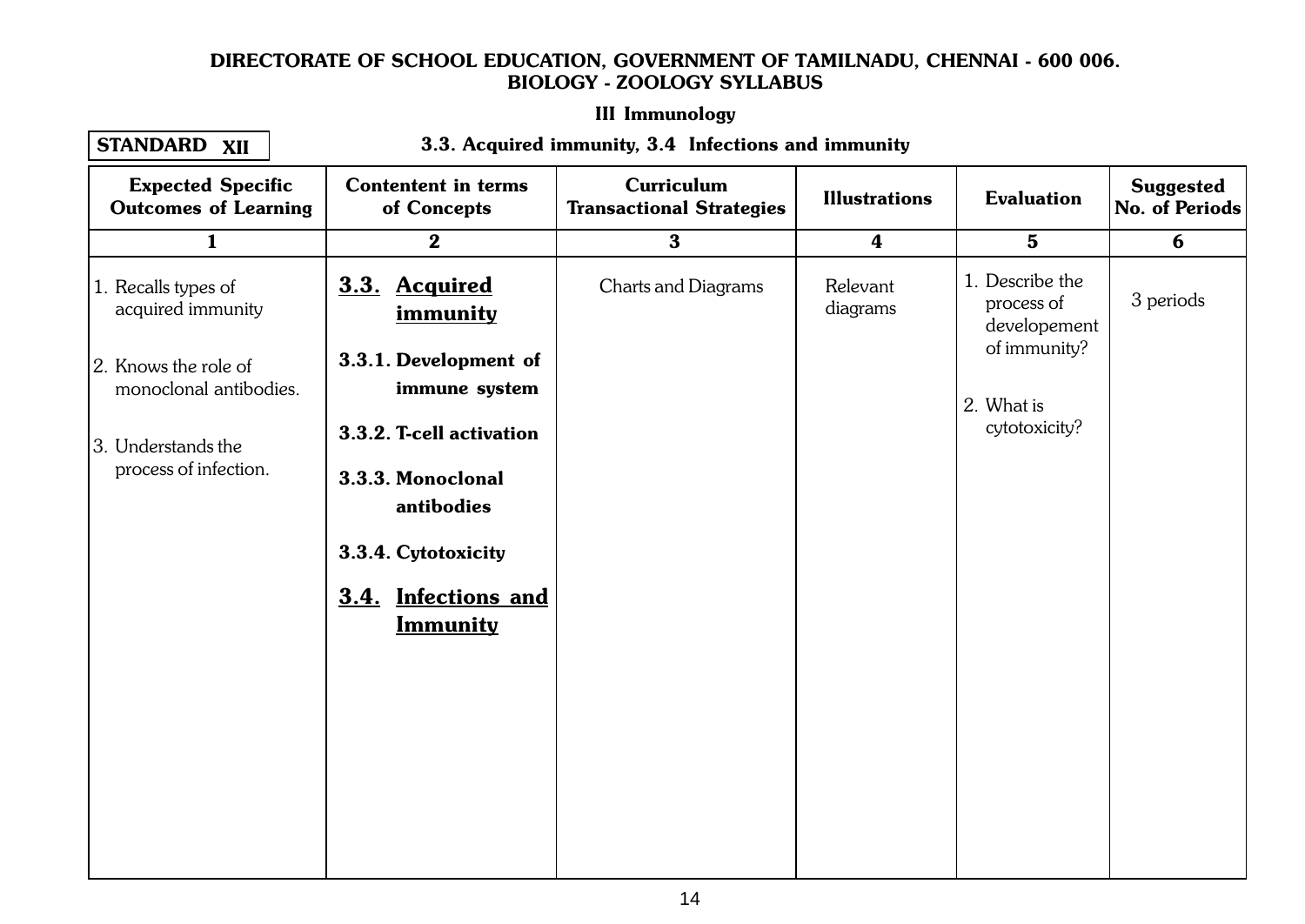# III Immunology

1.1. Cellular Level Organisation of the California Congress of the California Congress of the California Congr<br>1.1. Cellular Level Organisation of the California Congress of the California Congress of the California Congr STANDARD 3.5. Immunology of Tissue Transplantation 3.6. Immune deficiency diseases (or) Immunopathology XII

| <b>Expected Specific</b><br><b>Outcomes of Learning</b>                 | <b>Contentent in terms</b><br>of Concepts |                                                       | <b>Curriculum</b><br><b>Transactional Strategies</b> | <b>Illustrations</b>  | <b>Evaluation</b>                                   | <b>Suggested</b><br><b>No. of Periods</b> |
|-------------------------------------------------------------------------|-------------------------------------------|-------------------------------------------------------|------------------------------------------------------|-----------------------|-----------------------------------------------------|-------------------------------------------|
| $\mathbf{1}$                                                            |                                           | $\mathbf{2}$                                          | $\mathbf{3}$                                         | $\boldsymbol{4}$      | $5\phantom{1}$                                      | 6                                         |
| 1. Knows various types of<br>transplantations.                          | 3.5.                                      | <b>Immunology</b><br>of Tissue                        |                                                      | Suitable<br>diagrams? | 1. What is xeno<br>transplantation?                 | 2 periods                                 |
| 2. Understands problems<br>related transplantations                     | 3.6.                                      | <b>Transplantation</b><br><b>Immune</b><br>deficiency |                                                      |                       | 2. What are the<br>organs that are<br>transplanted? |                                           |
| 3. Realises that diseases<br>become serious due to<br>immune deficiency |                                           | diseases (or)<br>Immuno -<br>pathology                |                                                      |                       | 3. What is tissue<br>rejection?                     |                                           |
|                                                                         |                                           |                                                       |                                                      |                       | 4. Name the<br>immune<br>dificiency<br>disesases.   |                                           |
|                                                                         |                                           |                                                       |                                                      |                       |                                                     |                                           |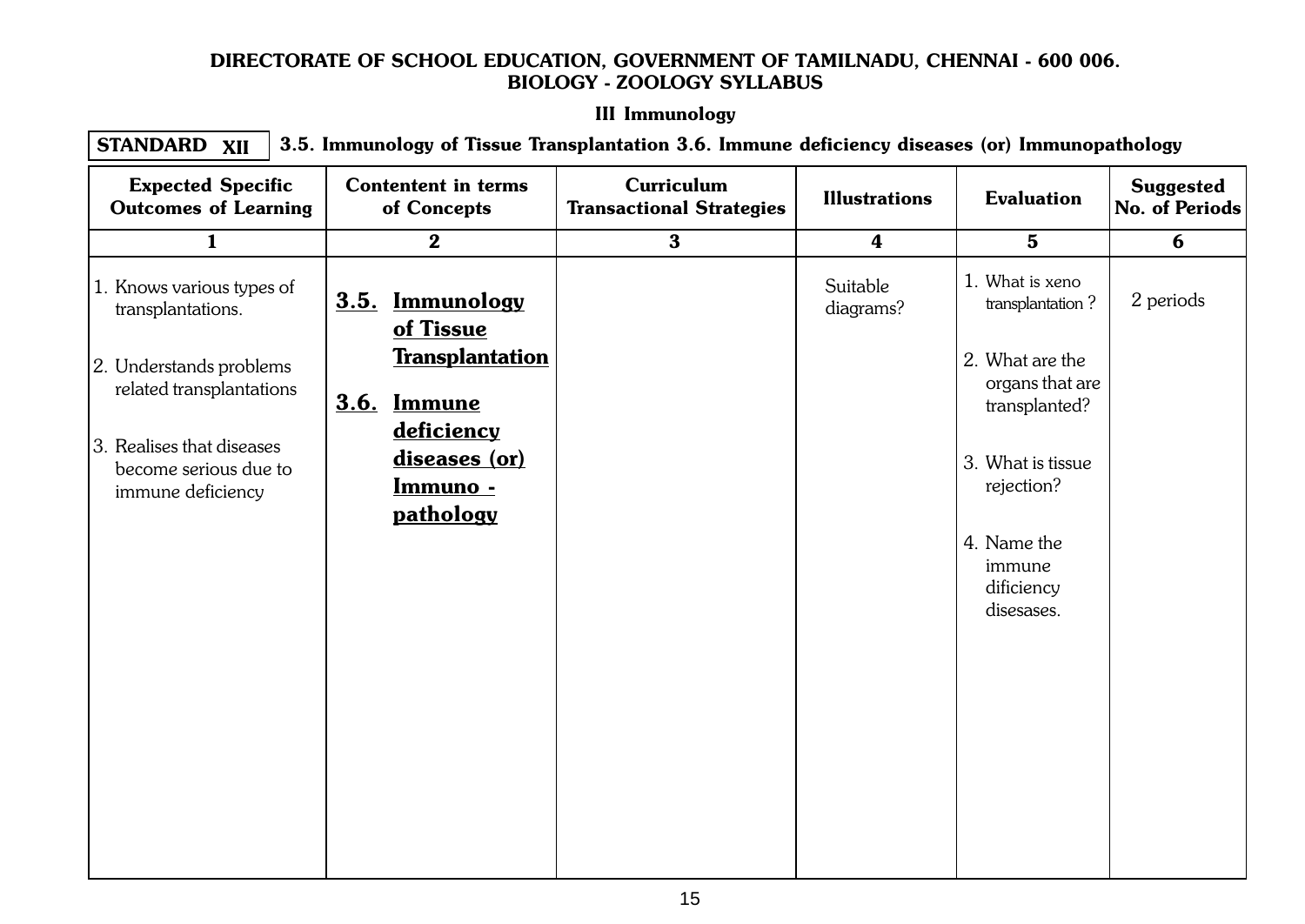### IV Modern Genetics 1. Cellular Level Organisation

| <b>Expected Specific</b><br><b>Outcomes of Learning</b> |      | <b>Contentent in terms</b><br>of Concepts                                                                  | <b>Curriculum</b><br><b>Transactional Strategies</b> | <b>Illustrations</b>    | <b>Evaluation</b>               | <b>Suggested</b><br>No. of Periods |
|---------------------------------------------------------|------|------------------------------------------------------------------------------------------------------------|------------------------------------------------------|-------------------------|---------------------------------|------------------------------------|
| $\mathbf{1}$                                            |      | $\bf{2}$                                                                                                   | $\bf{3}$                                             | $\overline{\mathbf{4}}$ | $5\phantom{.0}$                 | 6                                  |
| 1. Realises the scope of<br>applied genetics            | 4.1. | Introduction -<br><b>Scope</b>                                                                             | Charts, diagrams,<br>paper clippings                 | Suitable<br>diagrams,   | 1. What is<br>recombinant       | 8 periods                          |
|                                                         | 4.2. | <b>Human Genetics</b>                                                                                      |                                                      | Photographs.            | <b>DNA</b>                      |                                    |
| 2. Knows about genetic<br>diseases                      |      | Karyotyping,<br>Chromosome gene<br>mapping,<br><b>Recombinant DNA</b>                                      |                                                      |                         | technology?<br>2. What are      |                                    |
| 3. Understands the<br>importance of Human               |      | technology and<br>segmenting                                                                               |                                                      |                         | transgenic<br>organisms?        |                                    |
| Genome project.                                         | 4.3. | <b>Genetic diseases</b>                                                                                    |                                                      |                         |                                 |                                    |
|                                                         | 4.4. | <b>Human Genome</b><br>project                                                                             |                                                      |                         | 3. Discuss the<br>importance of |                                    |
| 4. Knows the application<br>of Bio-informatics.         | 4.5. | <b>Cloning</b>                                                                                             |                                                      |                         | genetheraphy.                   |                                    |
|                                                         | 4.6. | <b>Transgenic</b><br>organisms -<br><b>Genetically</b><br><b>Modified</b><br><b>Organisms (GMO)</b>        |                                                      |                         |                                 |                                    |
|                                                         | 4.7. | Genetherapy                                                                                                |                                                      |                         |                                 |                                    |
|                                                         | 4.8. | <b>Bio informatics -</b><br>application                                                                    |                                                      |                         |                                 |                                    |
|                                                         | 4.9. | <b>DNA</b> sequencing<br>and protein<br>sequencing and<br>Protein structure.<br><b>Biological database</b> |                                                      |                         |                                 |                                    |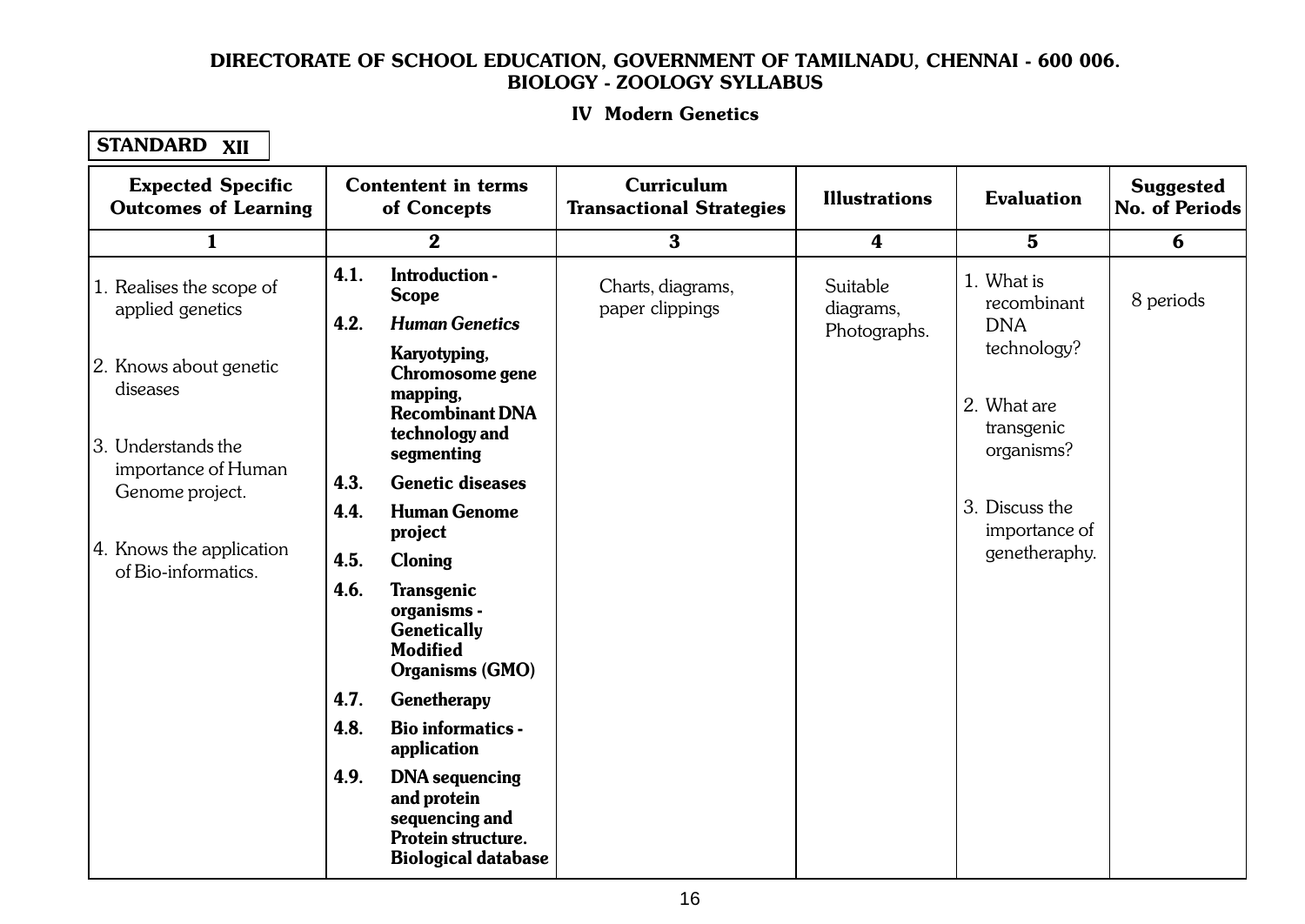### V Environemtal Sciences 1. Cellular Level Organisation Computer Computer Computer Computer Computer Computer Computer Computer Computer Computer Computer Computer Computer Computer Computer Computer Computer Computer Computer Computer Computer Co

| <b>Expected Specific</b><br><b>Outcomes of Learning</b>              | <b>Contentent in terms</b><br>of Concepts                              | Curriculum<br><b>Transactional Strategies</b>         | <b>Illustrations</b> | <b>Evaluation</b>                                           | <b>Suggested</b><br>No. of Periods |
|----------------------------------------------------------------------|------------------------------------------------------------------------|-------------------------------------------------------|----------------------|-------------------------------------------------------------|------------------------------------|
| $\mathbf{1}$                                                         | $\bf{2}$                                                               | $\mathbf{3}$                                          | 4                    | $5\phantom{.0}$                                             | 6                                  |
| 1. Understands problems<br>related to human<br>population increases. | 5.1.<br><b>Human</b><br>population and<br>explosion -<br><b>Issues</b> | Charts, Diagrams,<br>Photographs, Paper<br>Clippings. | Suitable<br>Diagrams | 1. How can<br>population<br>increase cause<br>environmental | 8 periods                          |
| 2. Recalls the issues<br>related to global                           | 5.2.<br>Global warming -<br>Crisis - Green<br><b>House Effect</b>      |                                                       |                      | damage?                                                     |                                    |
| warming                                                              | 5.3.<br><b>Ozone layer</b><br>depletion                                |                                                       |                      | 2. Can we<br>prevent ozone                                  |                                    |
| 3. Understands the<br>significance of waste                          | 5.4.<br><b>Waste</b><br>mangement<br>5.5.                              |                                                       |                      | layer<br>depletion?                                         |                                    |
| management                                                           | <b>Biodiversity</b><br>conservation<br>(Biosphere                      |                                                       |                      | 3. Write an essay<br>on energy                              |                                    |
| 4. Realises that poverty<br>can cause<br>environemental              | reserves) -<br><b>Government and</b><br><b>Non</b>                     |                                                       |                      | requirement<br>and                                          |                                    |
| degradation                                                          | <b>Govermental</b><br>organisations<br>involved.                       |                                                       |                      | environmental<br>degradation.                               |                                    |
|                                                                      | 5.6.<br><b>Energy crisis and</b><br><b>Environmental</b><br>impact.    |                                                       |                      | 4. How can we<br>solve fresh                                |                                    |
|                                                                      | 5.7.<br><b>Poverty and</b><br>environment                              |                                                       |                      | water crisis?                                               |                                    |
|                                                                      | 5.8.<br><b>Fresh water</b><br>crisis and<br>management                 |                                                       |                      |                                                             |                                    |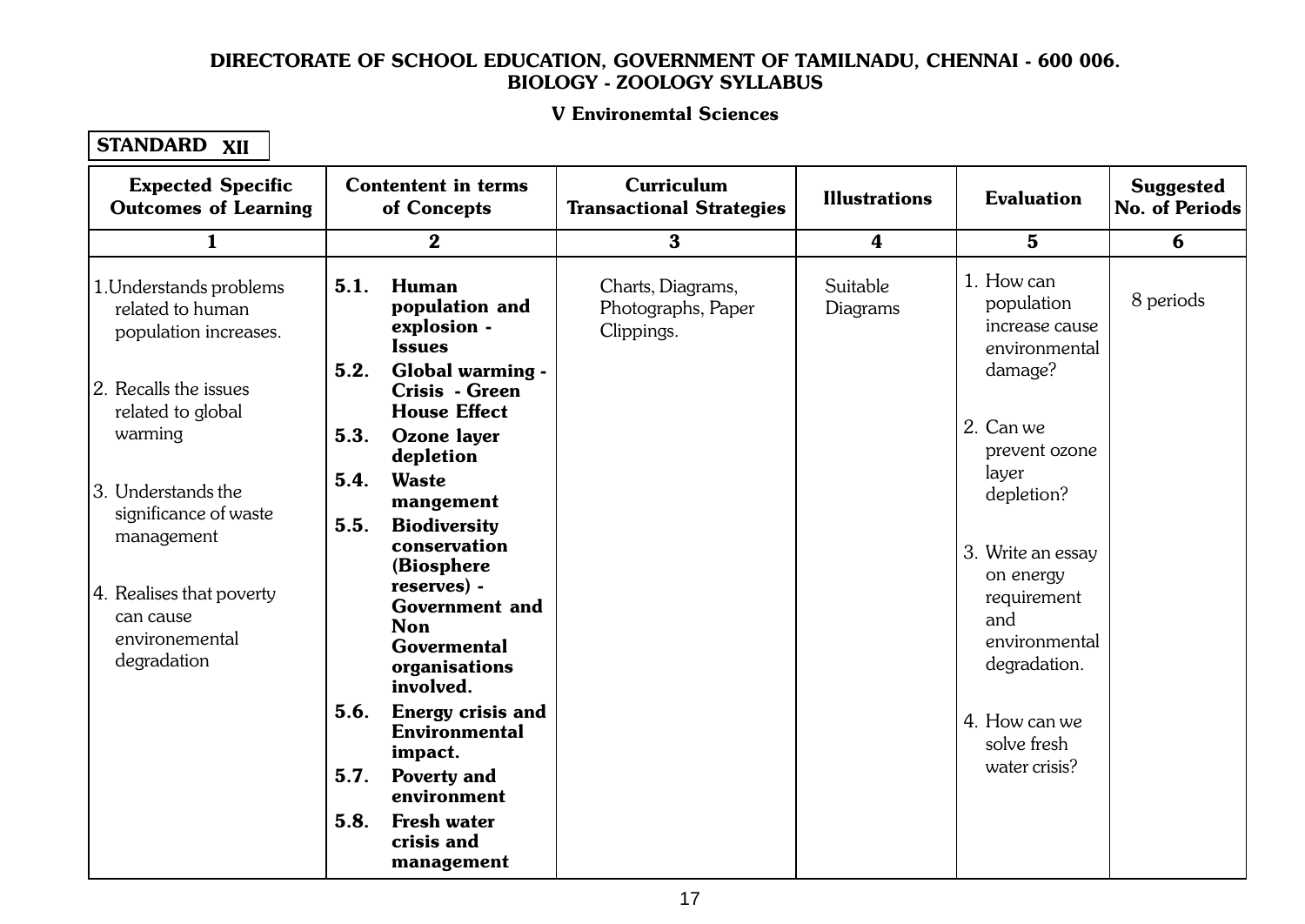# VI Applied Biology

#### $1.1.1$   $P_{\rm F}$  and  $P_{\rm F}$  are  $P_{\rm F}$  and  $P_{\rm F}$ STANDARD XII  $\boldsymbol{\chi_{\text{II}}}\mid$   $6.1.$  Livestock and Management, 6.2. Poulthy - Farming Techniques 6.3. Piscicultures.

| <b>Expected Specific</b><br><b>Outcomes of Learning</b>    | <b>Contentent in terms</b><br>of Concepts                                                                                        | <b>Curriculum</b><br><b>Transactional Strategies</b> | <b>Illustrations</b>              | <b>Evaluation</b>                                            | <b>Suggested</b><br>No. of Periods |
|------------------------------------------------------------|----------------------------------------------------------------------------------------------------------------------------------|------------------------------------------------------|-----------------------------------|--------------------------------------------------------------|------------------------------------|
| $\mathbf{1}$                                               | $\mathbf{2}$                                                                                                                     | $\mathbf{3}$                                         | 4                                 | 5 <sup>5</sup>                                               | 6                                  |
| 1. Recalls livestock<br>management                         | Livestock and<br>6.1.<br><b>Management</b><br>6.1.1. Dairy                                                                       | 1. Visit to dairies and<br>Aquaculture farms         | Diagrams of<br>various<br>breeds. | 1. What is the<br>importance of<br>cross breds?              | 7 periods                          |
| 2. Becomes familiar with                                   | 6.1.2. Breeds of cattle                                                                                                          | 2. Seeing actual and                                 |                                   |                                                              |                                    |
| breeds of cattle                                           | 6.1.3. Miltch breed                                                                                                              | preserved edible<br>fishes of Tamilnadu.             |                                   | 2. What are the<br>common                                    |                                    |
|                                                            | 6.1.4. Draught breed                                                                                                             |                                                      |                                   | diseases of<br>cattle?                                       |                                    |
| 3. Knows the value of<br>exotic varieties                  | 6.1.5. Dual purpose                                                                                                              |                                                      |                                   |                                                              |                                    |
| 4. Knows about "White"<br>Revolution"                      | 6.1.6. Common diseases<br>and control<br>6.1.7. Exotic and cross<br>breds                                                        |                                                      |                                   | 3. Mention the<br>names of<br>edible fishes<br>of Tamilnadu? |                                    |
| 5. Understands the basic<br>principles of fish<br>farming. | 6.1.8. Techniques<br>adapted in caltle<br>breeding<br>6.2.<br><b>Poultry - Farming</b>                                           |                                                      |                                   |                                                              |                                    |
| 6. Becomes familiar with<br>local fishes.                  | techniques<br><b>6.2.1. Breeds</b><br>6.3.<br><b>Pisciculture</b><br>6.3.1. Fish farming<br>6.3.2. Edible fishes of<br>Tamilnadu |                                                      |                                   |                                                              |                                    |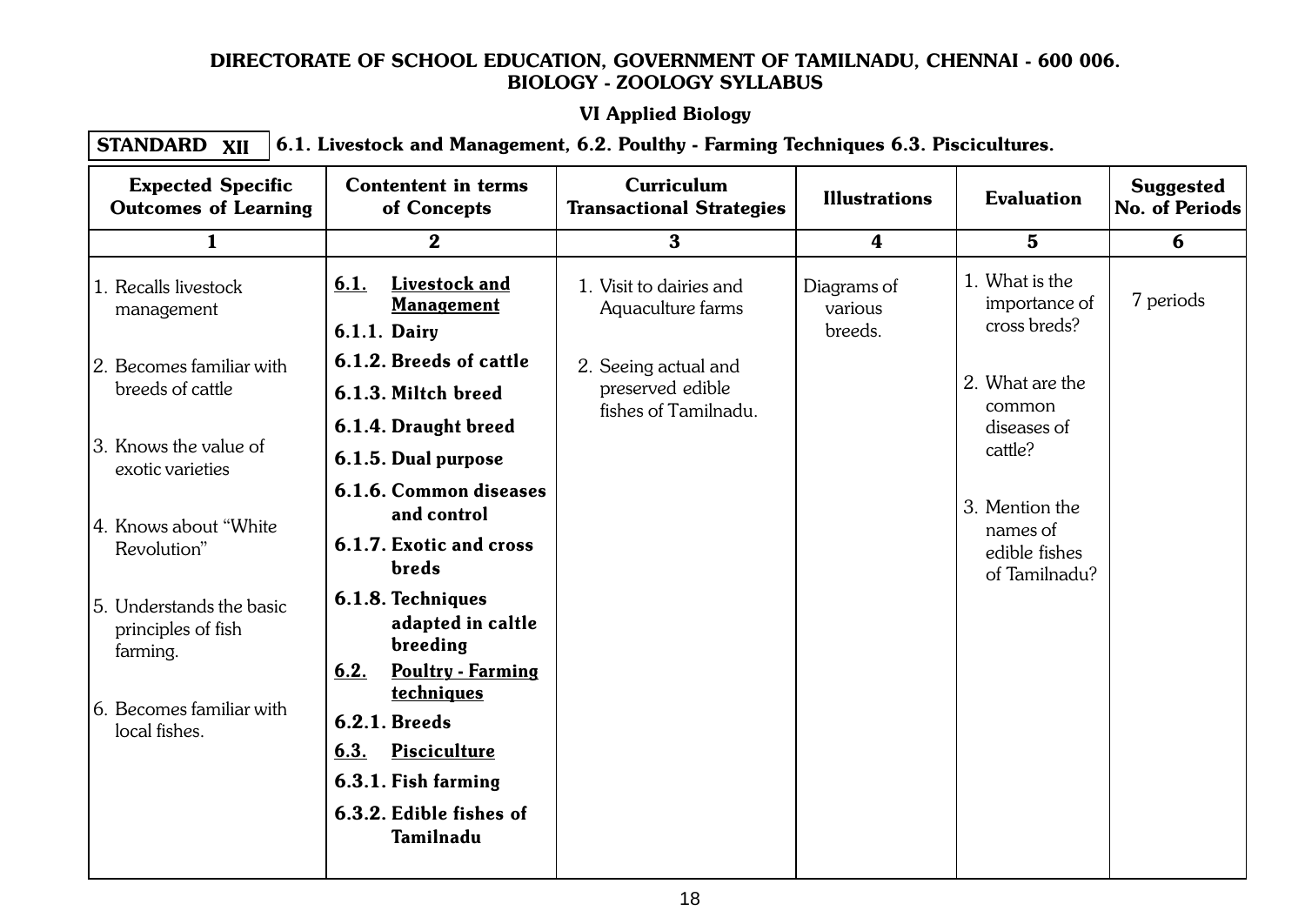# VI Applied Biology

## STANDARD XII

#### 1.1. Cellular Level Organisation Constantine Constantine Constantine Constantine Constantine Constantine Const 6.4. Medical Lab-Techniques

| <b>Expected Specific</b><br><b>Outcomes of Learning</b>                                                                                                                       | <b>Contentent in terms</b><br>of Concepts                                                                                                                                                                                                                              | <b>Curriculum</b><br><b>Transactional Strategies</b>                                                   | <b>Illustrations</b> | <b>Evaluation</b>                                                                                                                                                        | <b>Suggested</b><br>No. of Periods |
|-------------------------------------------------------------------------------------------------------------------------------------------------------------------------------|------------------------------------------------------------------------------------------------------------------------------------------------------------------------------------------------------------------------------------------------------------------------|--------------------------------------------------------------------------------------------------------|----------------------|--------------------------------------------------------------------------------------------------------------------------------------------------------------------------|------------------------------------|
| $\mathbf{1}$                                                                                                                                                                  | $\bf{2}$                                                                                                                                                                                                                                                               | $\mathbf{3}$                                                                                           | $\boldsymbol{4}$     | $5\phantom{.0}$                                                                                                                                                          | 6                                  |
| 1. Knows the basic<br>principle involved in<br>the functioning of BP<br>apparatus.<br>2. Understands the<br>"PQRST" wave in<br>ECG.<br>3. Knows the application<br>of CT Scan | 6.4. Medical Lab -<br><b>Techniques</b><br>6.4.1. Stethescope<br>6.4.2. Sphygmomono<br>meter<br>6.4.3. Heamocytometer<br>6.4.4. Urine - Sugar<br>analysis<br>6.4.5. ECG - 'PQRST'<br>wave<br><b>6.4.6. CT Scan</b><br>6.4.7. Endoscopic<br>(Laproscopic)<br>techniques | 1. Visit to a medical<br>laboratory<br>2. Visit to an hospital<br>3. Showing an<br>electrocardio graph | Relevant picturer    | 1. What is the<br>use of a<br>stethescope?<br>2. Mention the<br>method for<br>finding sugar<br>in the urine?<br>3. What is CT<br>Scan?<br>4. What are auto<br>analysers? | 7 periods                          |
|                                                                                                                                                                               | 6.4.8. Artificial<br>pacemaker                                                                                                                                                                                                                                         |                                                                                                        |                      |                                                                                                                                                                          |                                    |
|                                                                                                                                                                               | 6.4.9. Auto analyser                                                                                                                                                                                                                                                   |                                                                                                        |                      |                                                                                                                                                                          |                                    |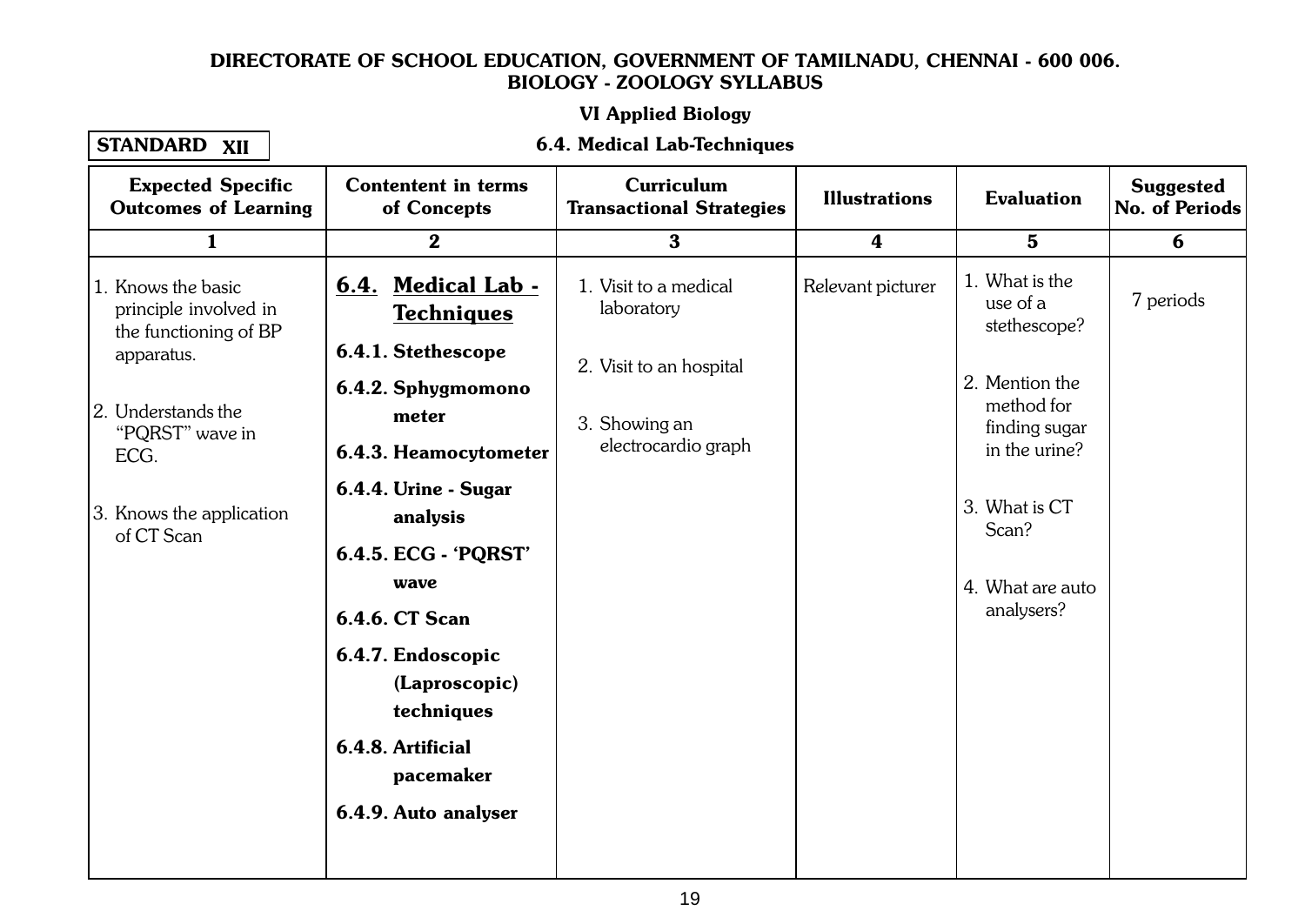### VII Theories of Evolution 1.1. Cellular Level Organisation

| <b>Expected Specific</b><br><b>Outcomes of Learning</b>                                  | <b>Contentent in terms</b><br>of Concepts                                                               | Curriculum<br><b>Transactional Strategies</b> | <b>Illustrations</b>    | <b>Evaluation</b>                                                           | <b>Suggested</b><br>No. of Periods |
|------------------------------------------------------------------------------------------|---------------------------------------------------------------------------------------------------------|-----------------------------------------------|-------------------------|-----------------------------------------------------------------------------|------------------------------------|
| $\mathbf{1}$                                                                             | $\bf{2}$                                                                                                | $\bf{3}$                                      | $\boldsymbol{4}$        | $5\phantom{1}$                                                              | 6                                  |
| 1. Becomes familiar with<br>the theories of<br>evolution.                                | Lamarckism<br>7.1.<br><b>Neolamarckism</b><br>7.2.                                                      |                                               | Appropriate<br>diagrams | 1. What is<br>Neolamarckism?                                                | 9 periods                          |
| 2. Understands the basic<br>idea of evolution<br>provided by Lamarck<br>and Darwin.      | 7.3.<br><b>Darwinism</b><br>Neo Darwinism /<br>7.4.<br><b>Modern Concept</b><br>of Natural              |                                               |                         | 2. Write an essay<br>on modern<br>concept of<br>natural<br>selection?       |                                    |
| 3. Realises the importance<br>of isolating mechanisms<br>in maintenance of a<br>species. | selection<br>Species concept<br>7.5.<br>7.6.<br>Origin of species<br>and Isolating<br><b>Mechanisms</b> |                                               |                         | 3. Define species<br>4. What are the<br>various<br>isolating<br>mechanisms? |                                    |